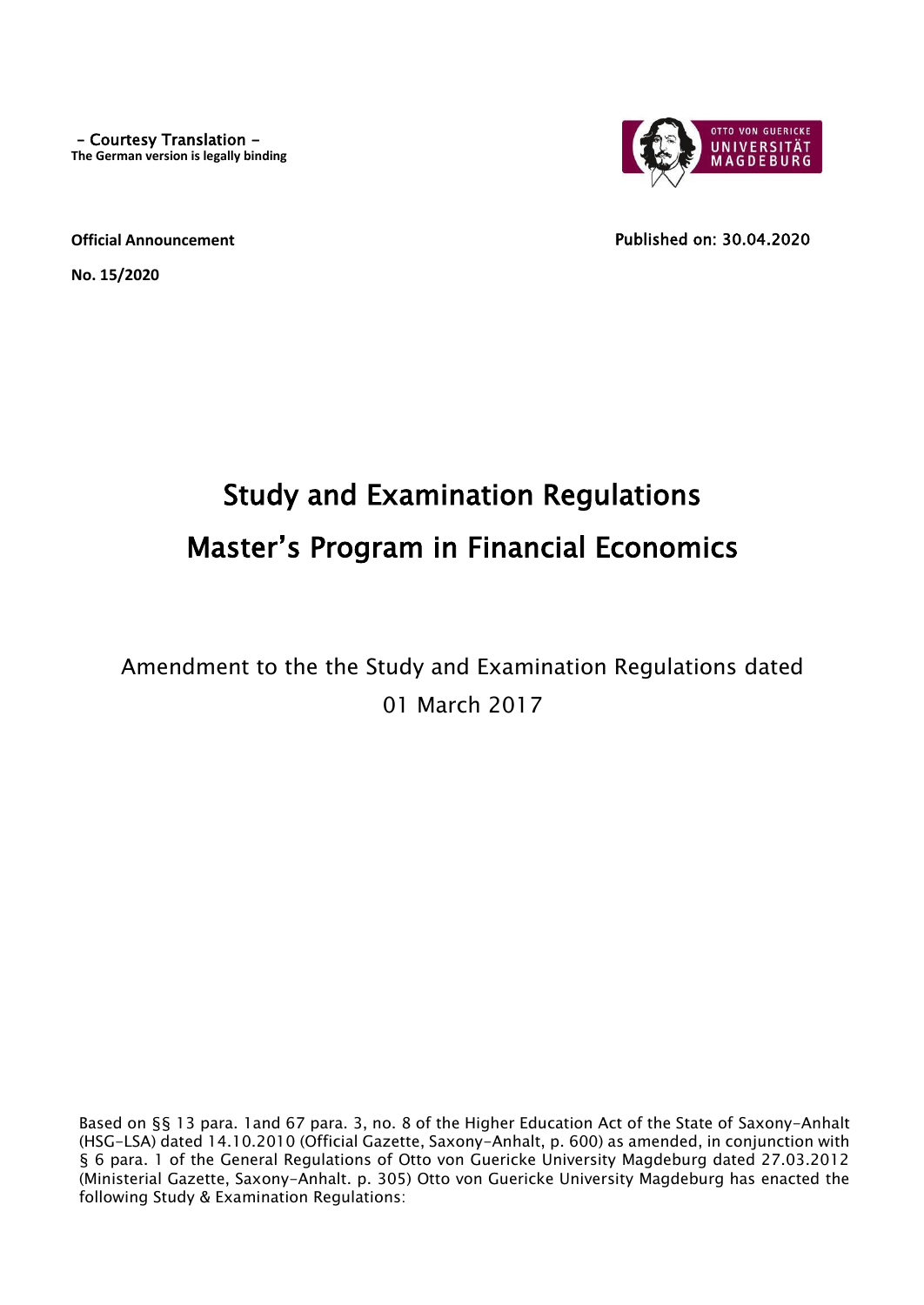## **Table of Content:**

| § 15 RECOGNITION OF MODULE EXAMINATIONS, STUDY CREDITS AND EXAMINATION RESULTS  11 |
|------------------------------------------------------------------------------------|
|                                                                                    |
|                                                                                    |
|                                                                                    |
|                                                                                    |
|                                                                                    |
|                                                                                    |
|                                                                                    |
| § 23 NON-ATTENDANCE, WITHDRAWAL, CHEATING, BREACH OF REGULATIONS  17               |
|                                                                                    |
|                                                                                    |
|                                                                                    |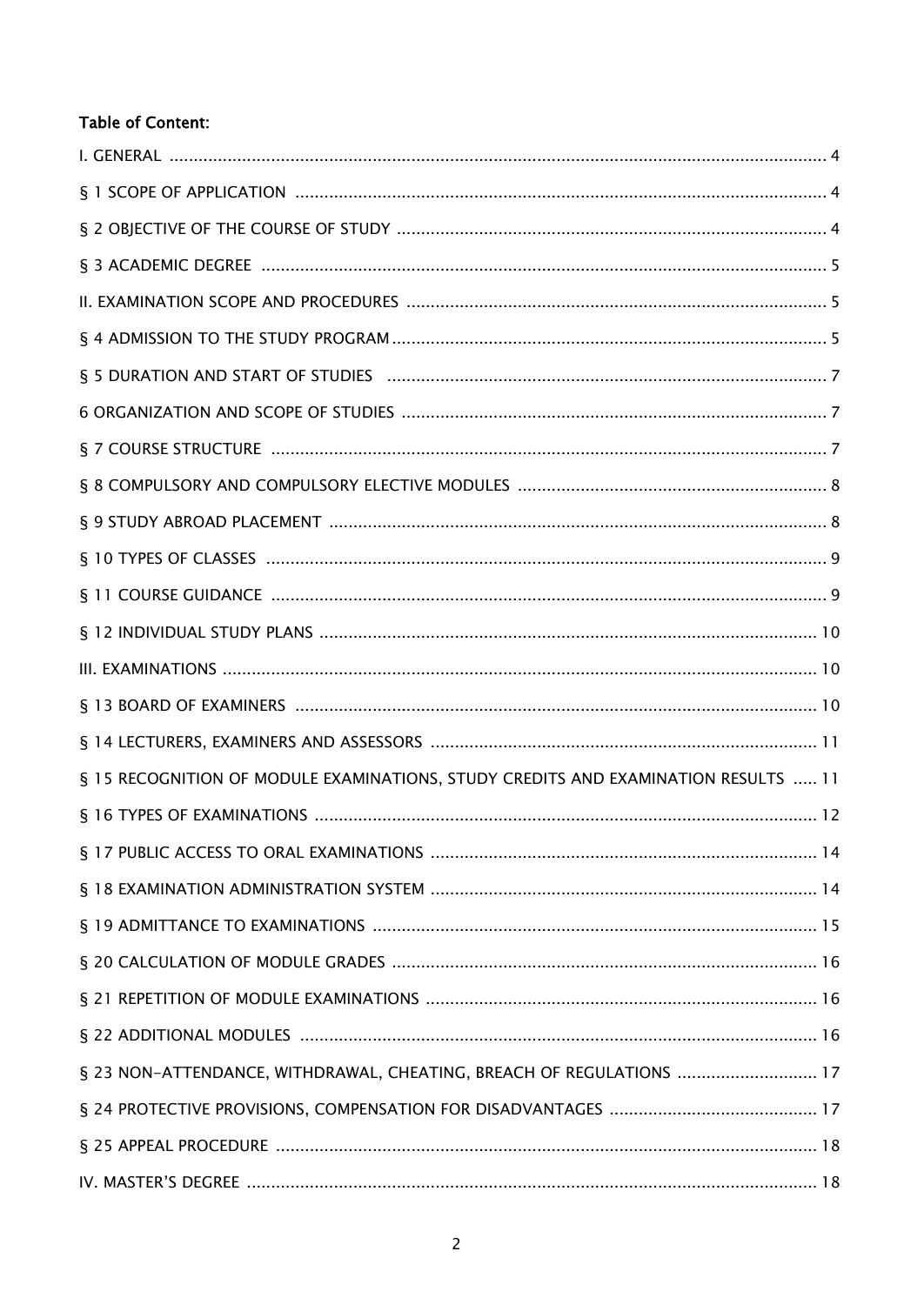| § 27 ISSUING OF THE TOPIC, SUBMISSION AND EVALUATION OF THE MASTER'S THESIS MODULE  18 |  |
|----------------------------------------------------------------------------------------|--|
|                                                                                        |  |
|                                                                                        |  |
|                                                                                        |  |
|                                                                                        |  |
|                                                                                        |  |
|                                                                                        |  |
|                                                                                        |  |
|                                                                                        |  |
| APPENDIX 1: STUDY & EXAMINATION SCHEDULE FOR FINANCIAL ECONOMICS  22                   |  |
|                                                                                        |  |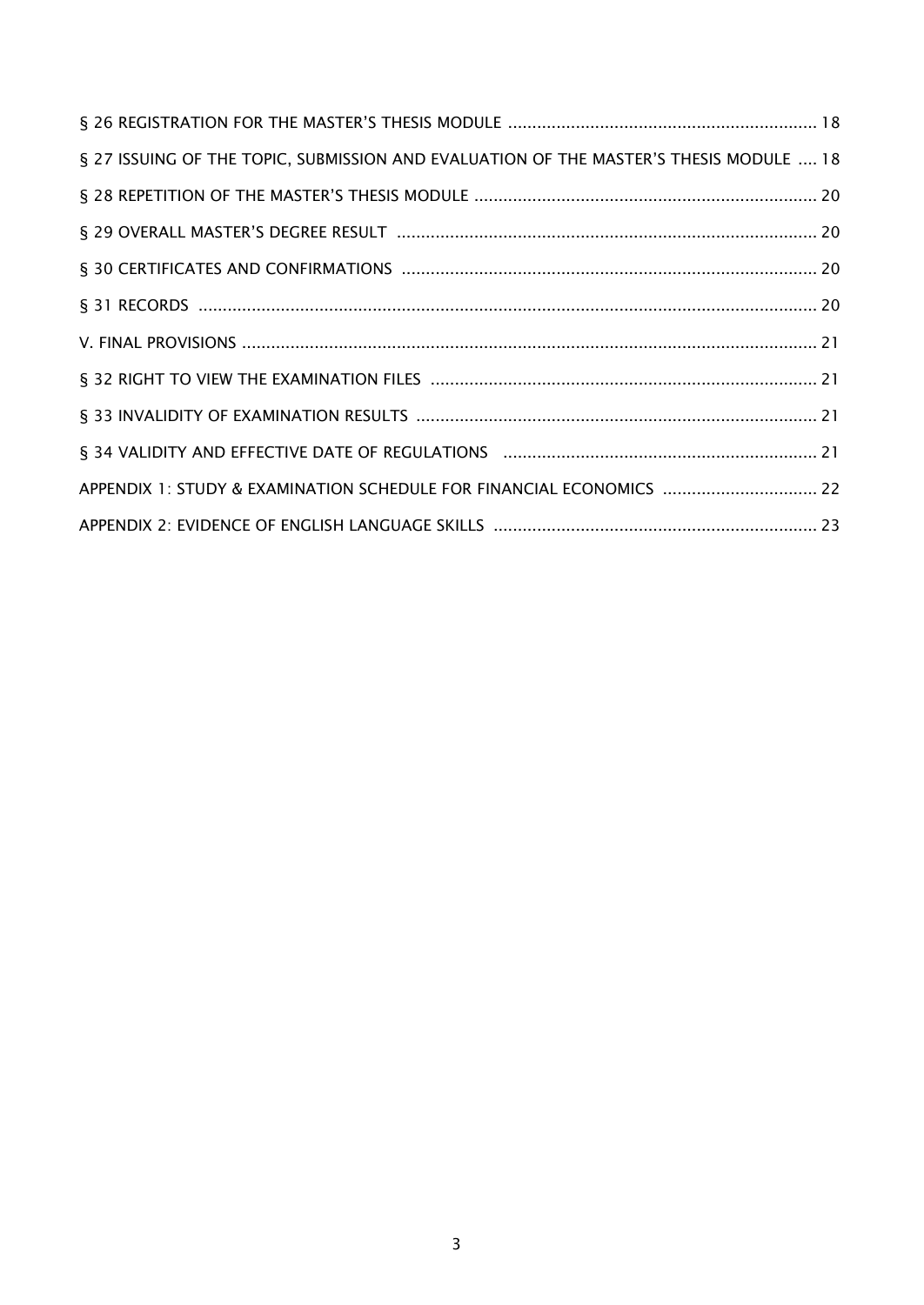#### I. General

#### § 1

#### Scope of Application

(1) These regulations govern the objective, content and structure, as well as the examinations and final degree awarded in the English language master's program in Financial Economics offered by the Faculty of Economics and Management at Otto von Guericke University Magdeburg.

(2) This consecutive study program is designed as a full-time, participation-based program. The program is focused on theoretical problems and is research oriented.

#### § 2 Program Objective

(1) The objective of the program is to enable students to independently identify business problems, to autonomously devise scientifically-based solutions to these problems, and to propose alternative courses of action. The students will acquire the capacity for systemic thinking, and excellent analytical skills. Both are valuable abilities in consultancy and managerial roles, which enable complex relationships to be understood and problem areas to be considered and assessed from multiple perspectives.

(2) The program prepares students in a methodically sound way for different managerial roles both at home and abroad, and imparts the necessary skills and capacity - based on analytical thinking - to act responsibly, gain a structural understanding of the problems of economic theory and practice and make allowances for changes in the working world.

(3) Graduates will possess detailed technical and integrated specialist knowledge and an understanding of the academic principles of economics and management. They will be in a position to apply and consolidate their fundamental and advanced expertise in economics and business administration. They will be able to use this knowledge in different contexts and at different aggregation levels, as well as for solving interdisciplinary business and financial problems and issues. Where necessary, graduates will also be able to make scientifically substantiated decisions on the basis of incomplete or limited information and in the process consider social, scientific and ethical insights arising from the application of this knowledge and the decisions taken.

(4) At the heart of the program are issues relating to the financial sector and capital market theory, the operating principles and regulation of the banking and financial markets, and empirical market research. Students will be taught in-depth problem-solving insights from the relevant specialized fields that will enable them to make important contributions to developing independent problem-solving approaches to the strategic, tactical and operational issues in a business. This will enable them to carry out largely self-directed research and practical projects based on the broad and specialized research methodology of the subject, as well as develop and deal with scientific questions in an independent manner. Furthermore, students will be in a position to plan and execute the process steps involved in problemsolving including in new and unfamiliar as well as interdisciplinary contexts in a targeted manner. They will be taught to clearly and concisely inform experts and non-professionals about the status of research and practice, additionally about problems, solutions, underlying information and reasons.

(5) Students will be able to organize themselves effectively in collaborative groups and work cooperatively on relevant issues. Through these actions, students will develop an understanding of their role in the team, take on responsibility for themselves and the group, and reflect critically upon and enhance their own conduct and actions in the group, taking into account ethical and moral standpoints. The students will thus be in a position to present and advocate for complex subject-related information clearly as well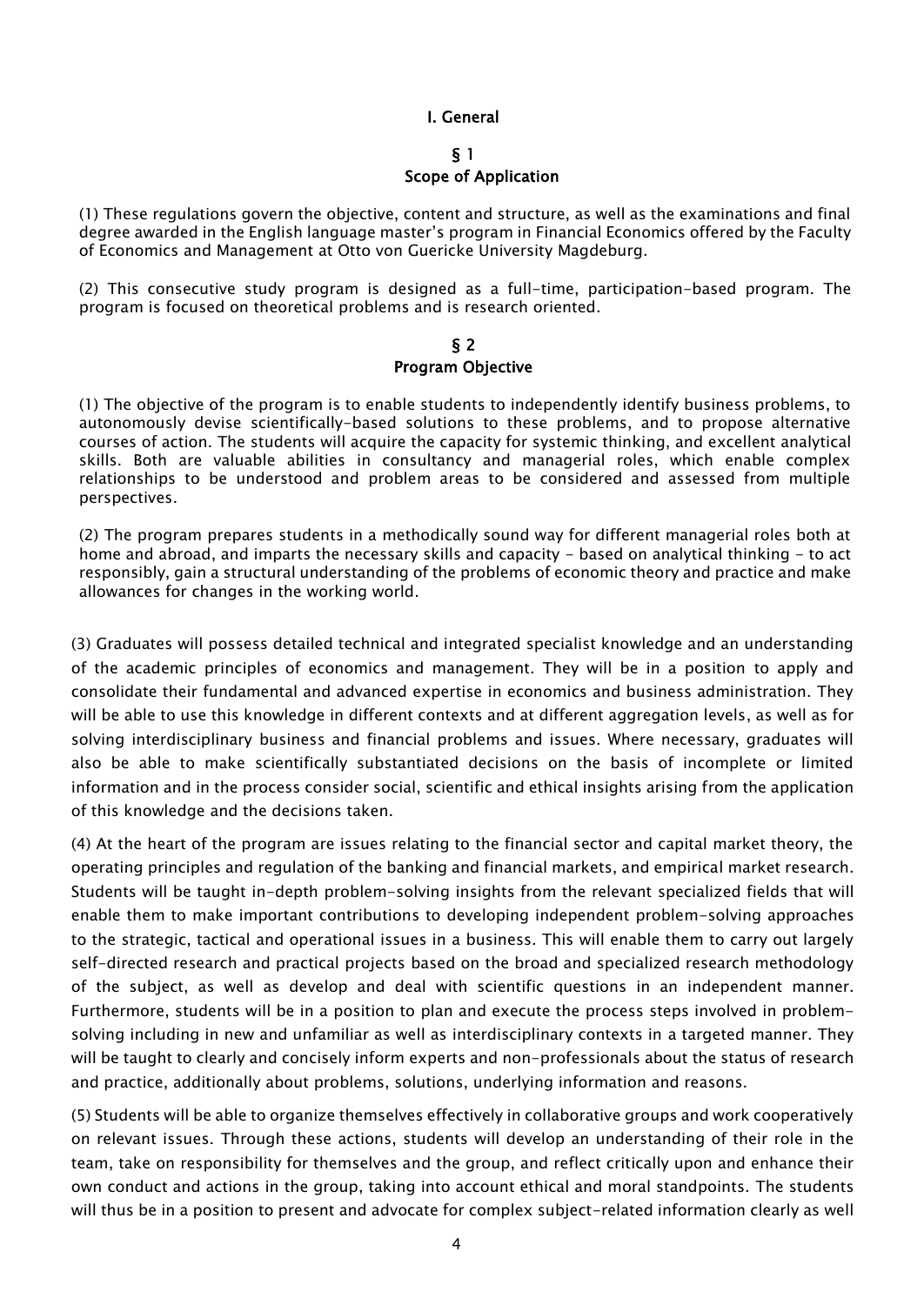as appropriately for their target audience.

(6) The training received on the Financial Economics program prepares graduates - irrespective of industrial sector - to take on managerial roles or activities in staff departments in private and public companies both at home and abroad, as well as in management consultancies, banks, insurance companies and financial institutions. Alongside specialist and management roles in companies, selfemployment and positions in academia are also possibilities for future employment.

(7) In addition to the acquisition of both specialist and interdisciplinary skills, the program also makes a contribution to personality development and promotes both personal and social skills of the students. Through the acquisition of key competences such as independence and self-organization, team skills, a sense of responsibility and media skills, students shall become dedicated individuals with a robust education in business administration. As a result of their training, students will be in a position to gain essential insights into the methodological and ethical/moral foundations of business management and be able to evaluate the social relevance of business management knowledge and practices. In addition, graduates of this program will understand the responsibility and role of business in society and will be able, in a reasonable manner, ethically and morally, to meet the challenges and changes experienced in the working world. Through the reflective and communicative skills that they will also acquire, students will be able to clearly explain and communicate the insights which they have gained to others. Through these skills, students will take into account interdisciplinary references and current cultural developments.

(8) The academic training resulting in the degree "Master of Science" provides an ample foundation for further post-graduate study in the field of economics and adjacent fields (such as doctoral studies).

#### § 3 Academic Degree

If the required study credits and examination results set out in these study and examination regulations are attained for the degree program stipulated, the Faculty of Economics and Management (hereafter the Faculty) at Otto von Guericke University Magdeburg will award the academic degree of "Master of Science", abbreviated to: M. Sc.

## II. Examination Scope and Procedures

#### § 4 Admission to the Study Program

(1) The requirements for admission to this master's program are as follows:

- Proof of a bachelor's degree, a university diploma or a comparable qualification from a state/ state-recognized college of advanced vocational studies, a Magister degree or a relevant course of study at a university completed with a state or ecclesiastical examination,
- Proof of adequate knowledge of the English language [suitable forms of proof are set out in appendix 2 of these regulations.],
- Submission of a letter of motivation in English. This letter may consist of no more than 450 words, containing the applicant's already acquired subject related skills and abilities, their personal expectations regarding content, methods, and the program structure of the chosen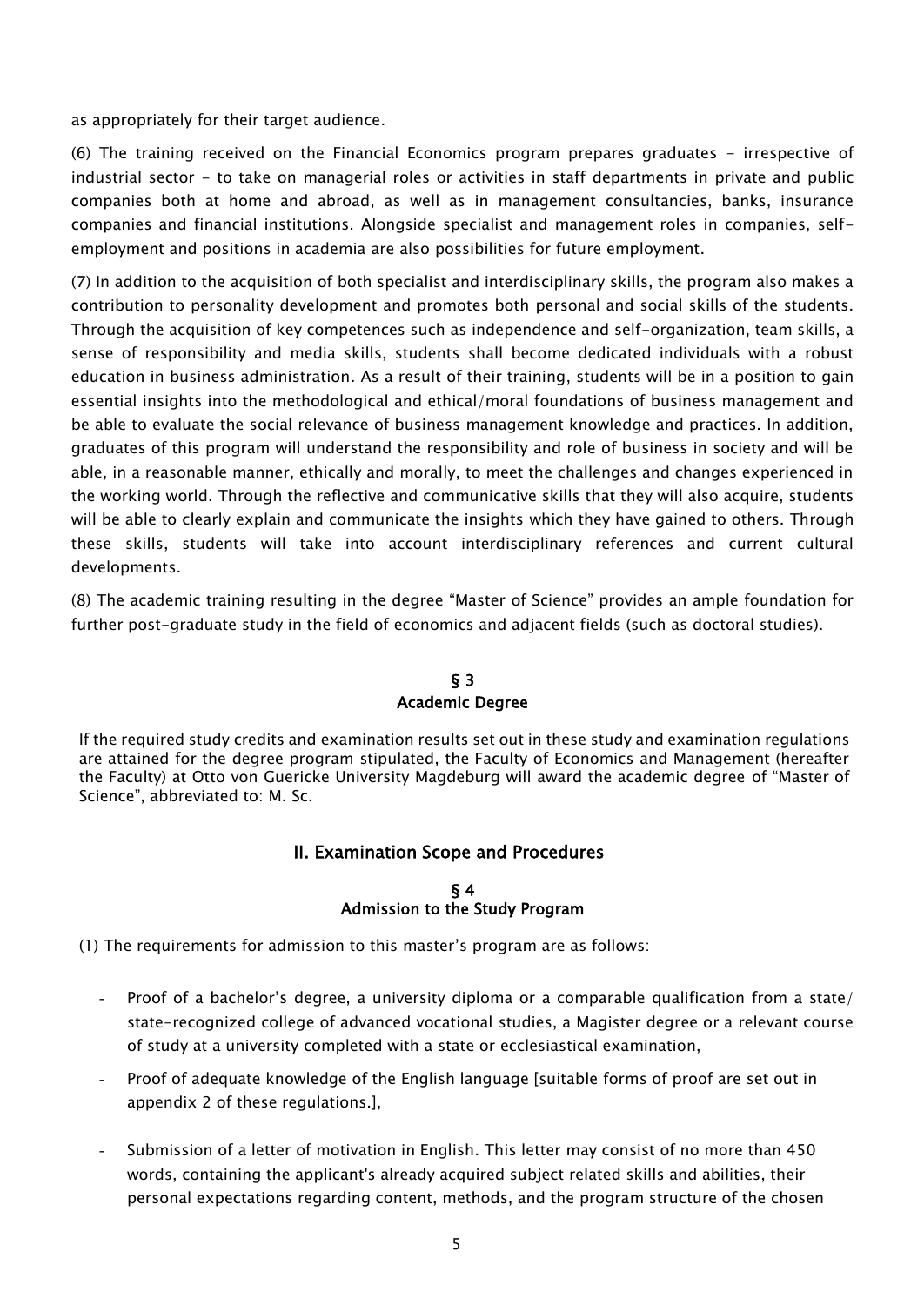master's program, the importance of professionalism and interest in research, and an indication of the student's intent of graduating from the master's program of the faculty.

Evidence of suitability to participate in this master's program in accordance with §2 to 4 must be proved.

(2) The applicant's suitability will be determined on the basis of the result of the final examination of the qualification as per paragraph 1, subparagraph 4, and which requires a grade point average (GPA) with minimum 2,9 (German grading scale) and achieved in the previous successful finishes study program.

(3) In the case of applicants who are about to complete a course of studies in accordance with  $\S$  4 para. 1, and who by the date of application for this program have not yet graduated, the proof of the degree in question may be replaced by a complete transcript of grades achieved to date. They must prove with an official certificate that they have already obtained a minimum of 140 credit points. Applicants without evidence of a first professional degree will be enrolled temporarily and conditionally. The "Regulation governing the organization of the application and admission procedure for master's degree programs" at Otto von Guericke University (as amended) applies.

(4) A study program is relevant, if at least 18 CP in accordance with ECTS have been obtained from modules in quantitative methods and at least 60 credit points (CP) in accordance with the European Credit Transfer System (ECTS) have been obtained in economics and management modules.

If the ECTS does not apply to the bachelor's program pursued by the applicant, the program shall be considered relevant if:

- at least 4 courses have been passed in quantitative methods modules and
	- at least 12 courses have been passed in economics and management modules.

(5) The Faculty reserves the right to conduct election interviews with candidates.

(6) The decision regarding whether or not the admission requirements are satisfied shall be made by the Board of Examiners.

(7) Applicants cannot be admitted to the program who:

- 1. has irrevocably failed a module examination in the selected course at an equivalent university and/or has lost their entitlement to take an examination or
- 2. is subject to another corresponding examination procedure.

## § 5

#### Duration and Start of Studies

The standard study period, including the preparation of the master's thesis, is four semesters. The program can be started exclusively in the winter semester.

#### § 6 Organization and Scope of Studies

(1) The program is divided into a compulsory section with 45 CP, a field "Academic Methods" with 5 CP and a specialization section with 40 CP and the module "master's thesis" with 30 CP.

(2) The program is divided into modules. It contains compulsory modules and compulsory elective modules. In terms of subjects, modules consist of related study-units and an examination, and generally cover a period of one semester. They may be made up of different forms of teaching and learning. One module examination must be taken for each module.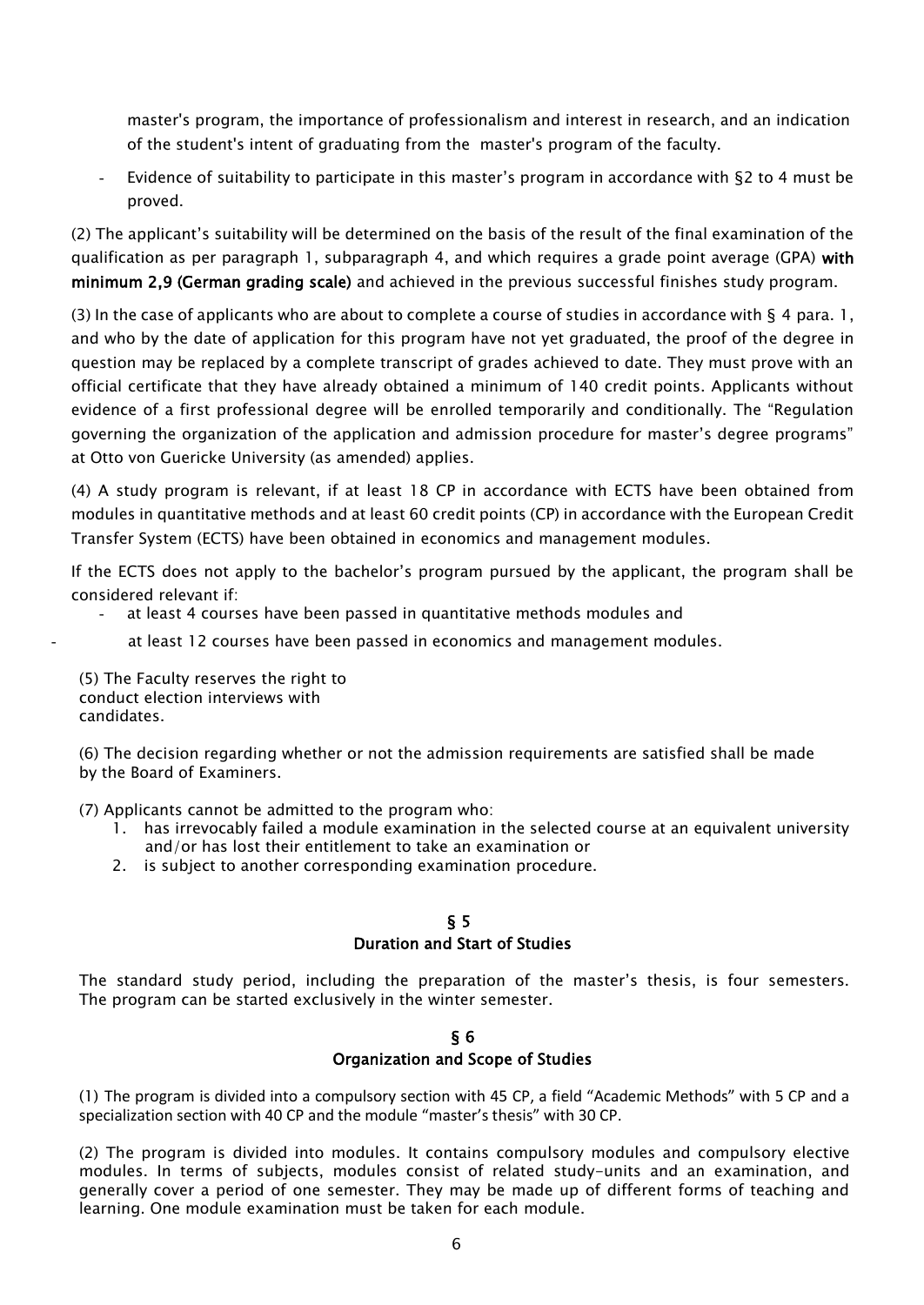(3) The module descriptions must be published for each module before the start of the semester, and contain, among other things, the following information: module objectives and learning outcomes targeted, language of instruction, scope of teaching unit, frequency of course, participation requirements, pre-examination requirements, workload and credit points obtainable, type, scope and form of examination(s), module-specific remarks and the name of the person responsible for the module.

(4) For each successfully completed module, a certain number of credit points (CP) will be awarded in line with the European Credit Transfer System (ECTS). They are a quantitative measurement of the average time generally required by students to fulfill the relevant requirements, and meet the learning objectives for a module. Alongside participation in the classes that make up a module, they also comprise all of the preparation for and reviewing of the content, independent evaluation and consolidation of the content, preparation and elaboration of students' own contributions plus successful participation in the performance reviews. One credit point corresponds to an average student workload of approx. 30 hours. As a general principle, 30 CP must be obtained per semester.

(5) To successfully complete the course of studies, a total of 120 credit points must be obtained. Details of the compulsory elective and elective modules that must be obtained for this purpose, the required module examinations, and the allocation of CP to the individual modules can be found in the study and examination schedules contained in appendices 1 and/or in the module handbook.

(6) The course of study is designed in such a way that it can be successfully completed within the standard course duration. The module examinations may be completed prior to the end of the semester indicated in the study and examination schedule, provided that the participation and/or preexamination requirements for admission to the relevant module examination have been satisfied.

(7) It is possible for students to undertake an individualized part-time course of study in accordance with the framework regulations for individualized part-time courses of study at Otto von Guericke University.

#### § 7 Course Structure

- (1) The range of courses includes compulsory, compulsory elective and elective modules.
- (2) The designation "compulsory module" applies to all modules that are required for successful completion of the program in accordance with these regulations (see appendices 1).

(3) The designation "compulsory elective module" applies to all modules pursuant to these regulations that may be selected from a certain number of modules. Within the context of the chosen discipline, they enable students to pursue individual inclinations and interests and to take the subject-specific requirements of their future field of professional activity into account. The list of compulsory elective modules may be amended in accordance with the development and availability of teaching staff and be adapted to suit the range of courses offered by the Faculty, and, under certain circumstances, be extended to include courses offered by other faculties.

(4) All modules from the range of courses offered by the Faculty of Economics and Management that are not assigned to the selected area of specialization may be considered to be elective modules, provided that the Faculty Council has approved them as elective modules. Furthermore, at the written request to and subsequent approval of the Board of Examiners, relevant modules from the range of courses offered by other faculties may be chosen.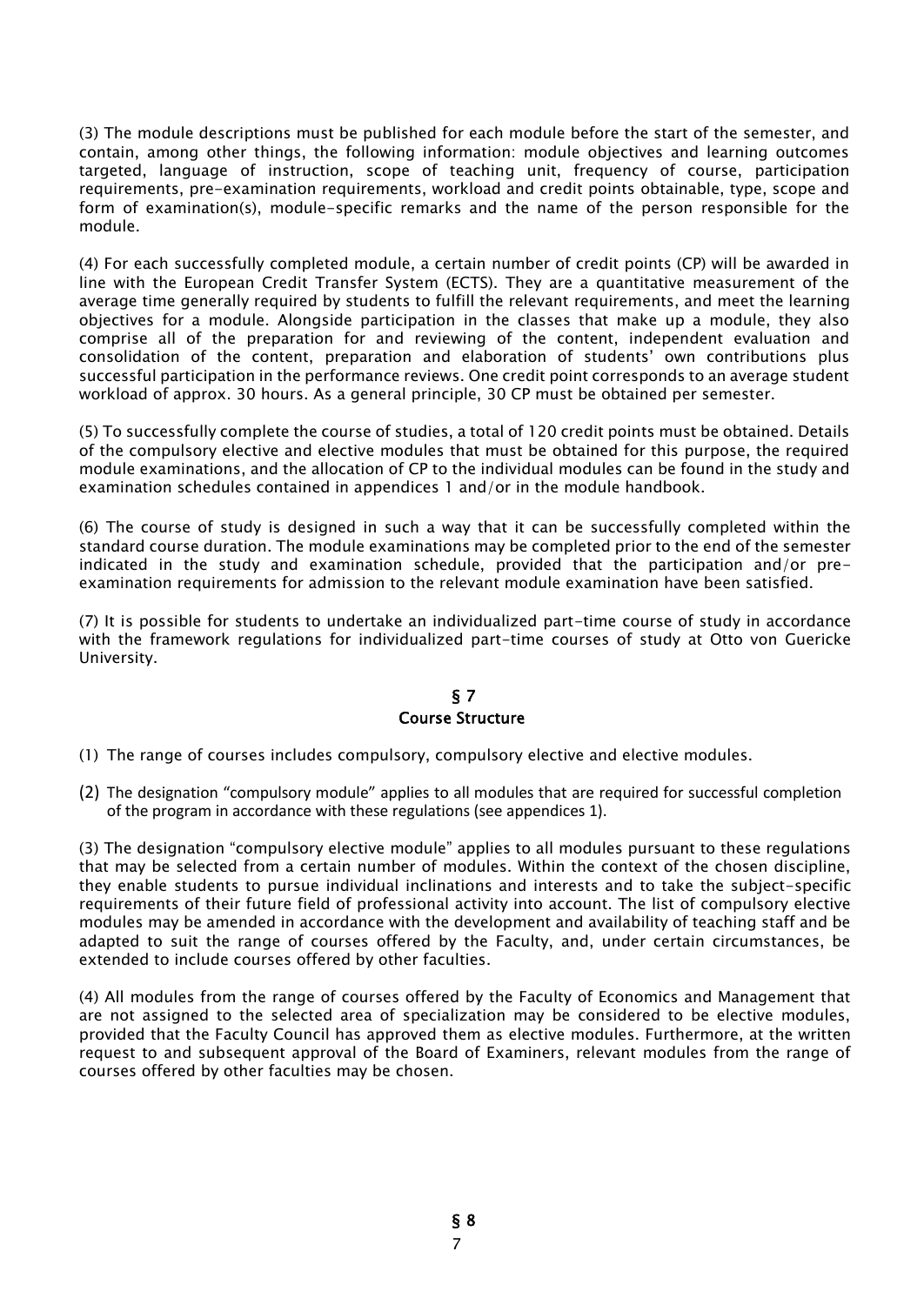#### Compulsory and Compulsory Elective Modules

(1) In the compulsory modules set out in appendices 1, a total of 45 CP must be obtained during the first two semesters. The compulsory modules are only offered in the semesters detailed in Appendices 1. The final examinations may be taken every semester.

(2) A total of at least 40 CP must be obtained in the specialization section (track) and 5 CP in the field "Academic Methods". In the specialization section (track), a minimum of 15 CP gained from compulsory elective modules, a seminar with 10 CP, and an academic project with at least 15 CP must be obtained respectively.

(3) The assignment of compulsory elective modules to the specialization tracks, as well as to the field of Academic Methods regarding para. 2, and as well about the opening of elective modules for the relevant semester are made by the Faculty Council (Fakultätsrat), and in special cases the study program director, before the start of the examination registration period. In the event that there is no agreement in place regarding the export of modules (teaching export), the Board of Examiners shall determine whether modules from other faculties may be admitted to this program of study as compulsory elective or elective modules.

(4) Classes and examinations in the compulsory modules and compulsory elective modules are held in English.

(5) The study program concludes with the module "master's thesis", which includes a "written work" and a final seminar "presentation".

(7) The chronology of the modules shown in the appendices is not binding. The sequence shown in the appendices for the completion of modules and module examinations is a recommendation for the completion of the degree program within the standard course duration.

#### § 9 Study Abroad Placement

(1) In view of the internationalization of the working world and the acquisition of linguistic and social skills associated with a stay abroad, the Faculty of Economics and Management recommends and encourages a voluntary study placement at a foreign university. A study placement of this nature may be completed in agreement with the Board of Examiners. The study placement abroad must be prepared well in advance, and originals or certified copies of all documents necessary for decisions regarding recognition, in particular certificates/grade confirmations, must be presented together with detailed module descriptions.

(2) Before taking up a study placement abroad, students and the Board of Examiners must consent to Learning Agreement that may be updated if, for any reason, the planned classes cannot be undertaken once in the location. In this case, a Change to Learning Agreement must be concluded with the Board of Examiners.

(3) The Learning Agreement or Change to Learning Agreement signed by the student and the Board of Examiners constitutes the examination registration. The examination registration is required for the recognition of external module examinations and/or study credits and examination results pursuant to § 15 para. 3.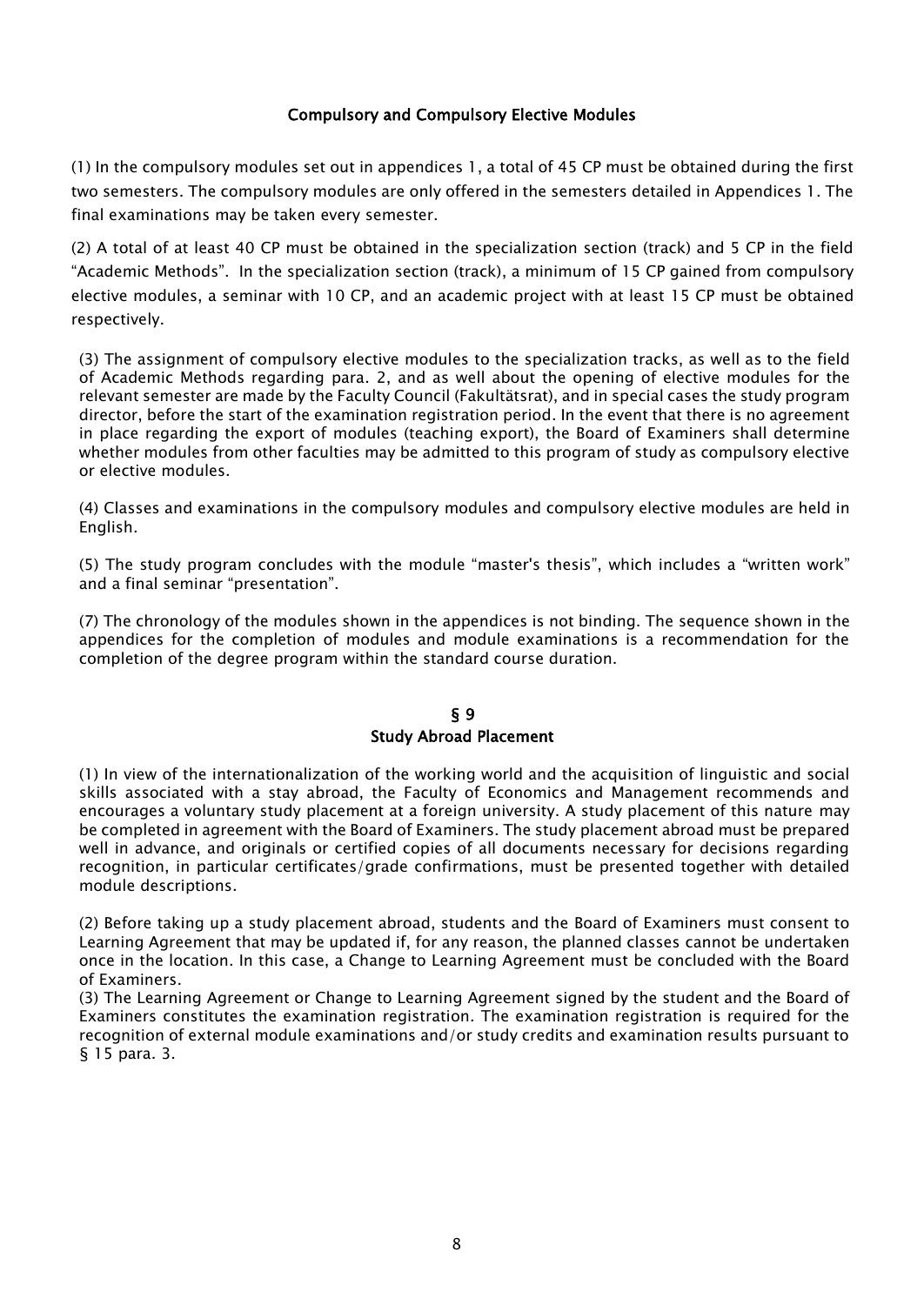#### § 10 Types of Classes

(1) Courses and classes are announced on the university's website. Primarily lectures, seminars, exercises, exercises in small groups and scientific projects are offered.

(2) Lectures are used to communicate in a cohesive and systematic manner, in order to present fundamental technical, theoretical and methodological knowledge.

(3) Seminars are used for teachers and students to scientifically appraise theoretical and practical issues collaboratively. This can be achieved in a variety of different ways of working (provision of information, presentations, development of theses, discussions), and in groups. They require cooperation between the students in the form of presentations and/or written assignments. The seminar leader may require additional assessments.

(4) Exercises, particularly large-scale and lecture hall exercises, are used to practice and consolidate the subject matter, especially the acquisition of basic methods, skills and competences in conjunction with application-oriented practice. In general, they are carried out by research assistants under the responsibility of the person who is offering the course on which they are based.

(5) Exercises in small groups are also used to practice and consolidate the content of lectures with a limited number of participants. They are used to practice and apply the knowledge conveyed and learned. Exercises in small groups are classes that accompany lectures, which offer the students the opportunity to check their level of understanding of the subject area. They are also used to prepare for written examinations. As a rule, exercises are worked on as homework and the correct solutions are subsequently discussed interactively in a tutorial.

(6) In classes designated for scientific projects, students work in a practical manner on complex tasks taking theoretical principles into particular account. The results are presented in a form that is also customary in professional practice. The project may be supervised by an interdisciplinary team of lecturers, members of which may act as both coach and mentor. Access to projects may depend on the students having fulfilled certain requirements, as well as on the module regulations. It is also possible for students, in agreement with a course lecturer, to work on a project independently during a semester.

(7) The main focus of the presentation is to present and defend the knowledge acquired during the relevant modules. The objective of the presentation is to reflect on a subject in theoretical and practical terms to a high professional standard.

(8) In the case of teaching and learning forms that demand regular active participation by candidates in order to attain the learning objective, the requirement to attend regularly may be included in the module description.

(9) Access to individual modules may be restricted in justified exceptional cases if, due to the type and purpose of the class or for any other teaching or research reason, it is necessary to limit the number of participants. The admission requirements are governed by the corresponding module descriptions.

#### § 11 Study Program Counseling and Guidance

(1) In order to facilitate orientation within the Faculty for new students, introductory courses are offered at the start of each program.

(2) These study and examination regulations only contain information of a general nature; for this reason, further information is needed for precise orientation and planning of the course of studies. For this reason, students should also familiarize themselves with the module handbook.

(3) Course guidance is offered by the Faculty for each study program.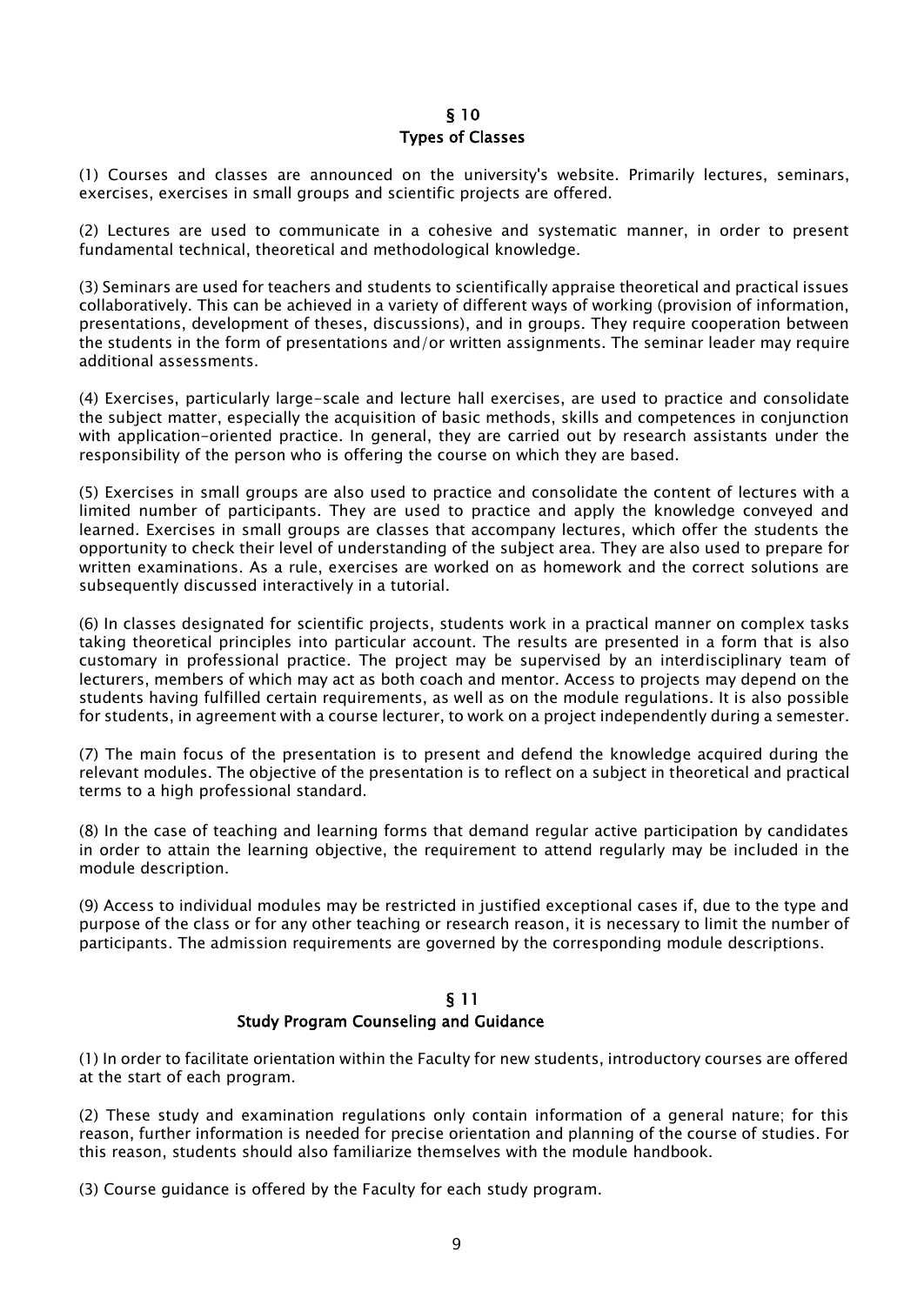#### § 12 Individual Study Plans

(1) Individual study plans are to facilitate the successful completion of the course within the standard course duration. They may offered particularly for students who are dealing with especially heavy demands as a result of long-term illness, the birth of or caring for their own children, or other reasons.

(2) Individual study plans should be discussed and agreed with the person responsible for the study program.

## III. **Examinations**

§ 13 Board of Examiners

(1) The faculty has set up a Board of Examiners to organize the module examinations and to administer the tasks allotted by these study and examination regulations.

(2) The Board of Examiners ensures compliance with the terms set out in these study and examination regulations. The board reports to the faculty on developments regarding the module examinations and study periods. The board makes suggestions regarding the reformation of these study and examination regulations. The Board of Examiners adjudicates on applications and students' protests regarding examinations.

(3) From the ranks of professors and junior professors, the Faculty Council appoints the chair, deputy chair, one further member and a deputy member to the Board of Examiners. Furthermore, the Faculty Council appoints one member and one deputy member each to the Board of Examiners from the ranks of research assistants and students.

(4) The Board of Examiners has the quorum if, alongside the chairperson or his/her deputy, at least two additional members are present, however this shall only be the case if the group of professors and junior professors cannot be overruled. The Board of Examiners passes resolutions with a simple majority. If the votes are tied, the chairperson, or if he/she is not present, his/her deputy, shall have the casting vote.

(5) The term of office of the members or deputy members of the Board of Examiners is two years, with the incumbency of the student member and his/her deputy being limited to one year. It is possible for members to be reappointed. If the term of office of a member in accordance with § 13 para. 3 sentence 1 ends before a reappointment or new appointment is made, this member shall remain in office until the reappointment or new appointment takes place.

(6) The meetings of the Board of Examiners are not held in public. The members of the board are bound to maintain confidentiality. If they are not public servants, they must be sworn to secrecy by the chair or deputy chair of the Board of Examiners.

(7) The Board of Examiners shall adopt rules of procedure. The board may revocably transfer tasks to be dealt with independently to the chairperson. The Chair of the Board of Examiners, or a person nominated by him/her shall represent the Board of Examiners both judicially and extra judicially. The chairperson prepares and executes the resolutions of the board, and regularly informs board members as to his or her activities.

(8) Decisions and other measures to be approved in accordance with these study and examination regulations, and in particular the registration, cut-off and examination deadlines and dates must be publicly announced in the usual manner within the university. Admission to an examination, the refusal of admission and the results of the module examinations are announced individually via the electronic examination administration system.

(9) The office of the Board of Examiners is the Examination Office of the Faculty.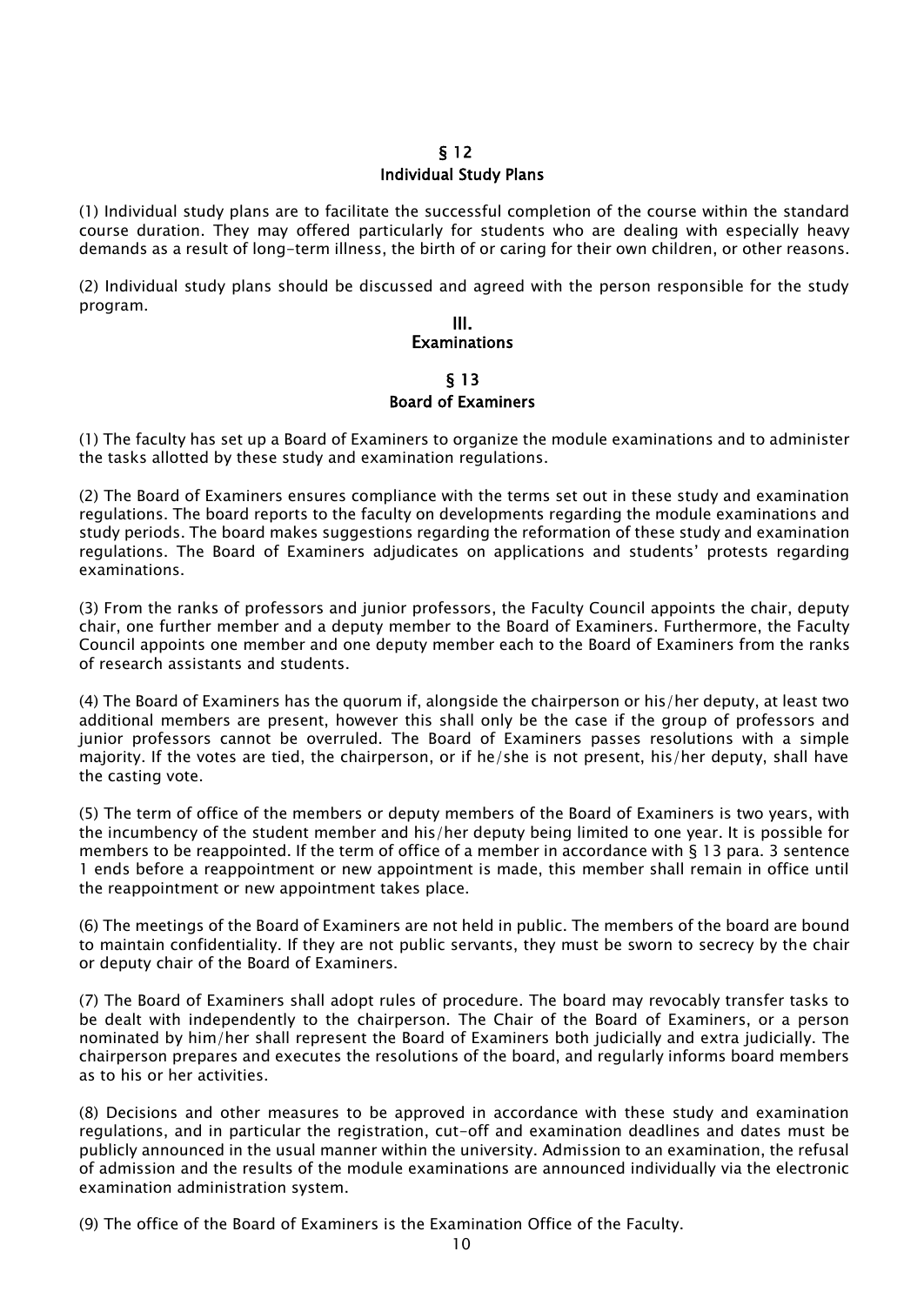#### § 14

#### Lecturers, Examiners and Assessors

(1) The lecturers are appointed by the Faculty Council for specific courses in a certain semester in accordance to the Higher Education Act of the state of Saxony-Anhalt.

pro

(2) The Board of Examiners appoints professors, junior professors, private lecturers, honorary professors, and research assistants, provided that they perform teaching duties, and serve as lecturers for examiners. Module examinations or examination results may only be assessed by individuals who personally possess at least the qualification determined by the examination or an equivalent qualification. At least one examiner must have a doctorate or equivalent qualification in the subject area to be examined.

(3) Two examiners must be appointed for the assessment of a module examination. If the Board of Examiners determines for an examination date, taking into account all those authorized to examine according to para. 1, the additional workload of the person concerned would be unreasonable, bearing their other official duties in mind, or if two examiners are not available, the Board of Examiners may decide that the module examination will only be assessed by one examiner. This decision shall be communicated to the students when registering for the module examination.

(4) The examiners are independent to their examinational duties. They are subject to confidentiality.

#### § 15 Recognition of Module Examinations, Study Credits and Examination Results

- (1) The Board of Examiners decides, upon written request, on the recognition of module examinations or study and examination credits in accordance with  $\S$  15 para. 4, The application must be submitted to the Board of Examiners via the Examination Office within four weeks of the start of study courses (nach dem Beginn der Lehrveranstaltungen). In order to apply for recognition of credit points, the students have to submit the documents required for examination of the recognition ability, in particular certificates in original form or as certified copies, as well as detailed module descriptions.
- (2) Notwithstanding paragraph 1, the module examinations and/or study credits and examination results in the selected or an equivalent study program shall be recognized / accredited in accordance with official procedures. The Board of Examiners shall decide upon the equivalence of study programs. Where examinations are not passed, the failed attempts will also be recognized in accordance with official procedures pursuant to § 15 para. 4.

(3) Upon written application, the Board of Examiners shall adjudicate upon the recognition of module examinations and/or study credits and examination results in connection with a study placement abroad. Notwithstanding para. 1, this must be submitted in the form of a Learning / Change to Learning Agreement as per § 9 para. 2 and para. 3.

(4) In accordance with the provisions of the Lisbon Convention (Article III), module examinations and study and examination results must be recognized if there are no significant differences in terms of quality, standard, learning outcome, scope and specialization between the knowledge acquired and that to be acquired. This shall be ascertained through an overall consideration and evaluation rather than a schematic comparison. Recognition with conditions is possible, as is a partial recognition.

(5) The burden of proof in the event that module examinations and/or study outcomes and examination results do not meet the corresponding requirements for recognition lies with the Board of Examiners. When applied by both parties, the European Credit Transfer System (ECTS) is to be taken into account in the evaluation and in general, the number of credit points obtained is to be adopted. If the ECTS system is not applied by both parties, the number of credit points obtained externally is to be converted based on to the actual workload to the ECTS.

(6) Knowledge and expertise acquired outside of higher education may be accredited to a university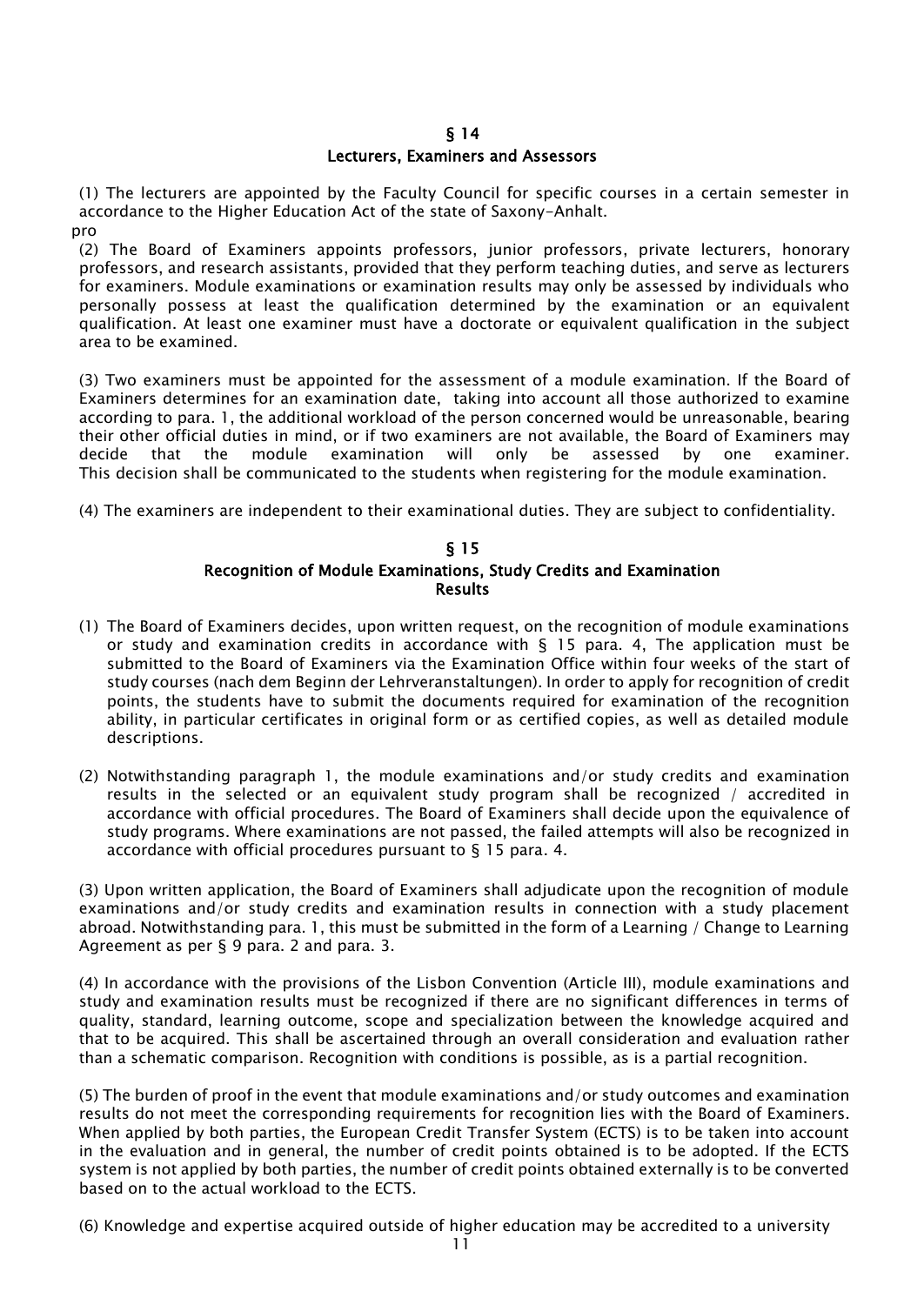degree course as part of an individual, or under certain circumstances, generalized examination, if, in terms of content and level they are equivalent to part of the study program that is to be recognized. Knowledge and skills acquired outside of higher education may replace a maximum of 50% of a university study program. The application must be submitted to the Board of Examiners via the Examination Office within four weeks of the start of study courses (nach dem Beginn der Lehrveranstaltungen) from the date of study commencement. The students must hereby submit the original documents or certified copies required for checking the suitability for recognition.

(7) If module examinations and/or study and examination results are recognized, the grades – as long as the grading systems are identical - shall be transferred and included in the calculation of the overall grade. Where grading systems differ, the Board of Examiners shall decide upon the grade conversion. In the case of disparate grading systems, the note "sufficient" shall be adopted.

#### § 16

#### Types of Examinations

(1) In conjunction with the further clarifications in paragraphs two to eleven, the following types of continuous assessment may be used:

- Written examination (interim and/or final written test)  $(K)$ ,
- Electronic examination (interim and/or final written test) (eK),
- Oral examination (M)
- Home (H) or seminar paper (S) or other equivalent written work,
- Take-Home-Exam (sA),
- Presentation (P),
- Scientific project (WP),
- Discussion contribution (D),
- Completion of an exercise (Ü)

(2) In an examination (interim and/or final written test) in written or electronic form that is invigilated and taken in a limited time session with limited aids, students are required to demonstrate their comprehension of standard methodology and problem recognition and solving skills within their specific fields. The time allowed for a written examination (interim and/or final written test) amounts to a total of 60 minutes (in the case of a module carrying five CP) or 120 minutes (in the case of a module worth more than five CP). Written exams (interim and/or final written tests) may contain tasks or consist of questions, for which there is a choice of several answers (multiple choice).

(3) In the case of written examinations including multiple-choice exercises, the examination candidate must indicate which of the answers provided he or she considers to be the most applicable. When compiling the examination questions for a multiple-choice test, those answers that are considered applicable must be specified. The second examiner, in conjunction with § 20 para 3, is responsible for checking the examination questions before determining the examination result to establish whether they, as measured by the requirements of para. 2, are erroneous. If this check should establish that individual questions are erroneous, they must not be taken into account in determining the examination result.

(4) A multiple-choice test shall always be deemed to have been passed if the examination candidate has achieved at least 50 per cent of the possible points score (absolute pass mark). The examination shall also always be deemed to have been passed if the points score achieved by the candidate is at least 50 per cent of the average points score achieved by the top 5% of the participants in the test, but no less than 40 per cent of the maximum possible points score (sliding scale pass mark). In the case of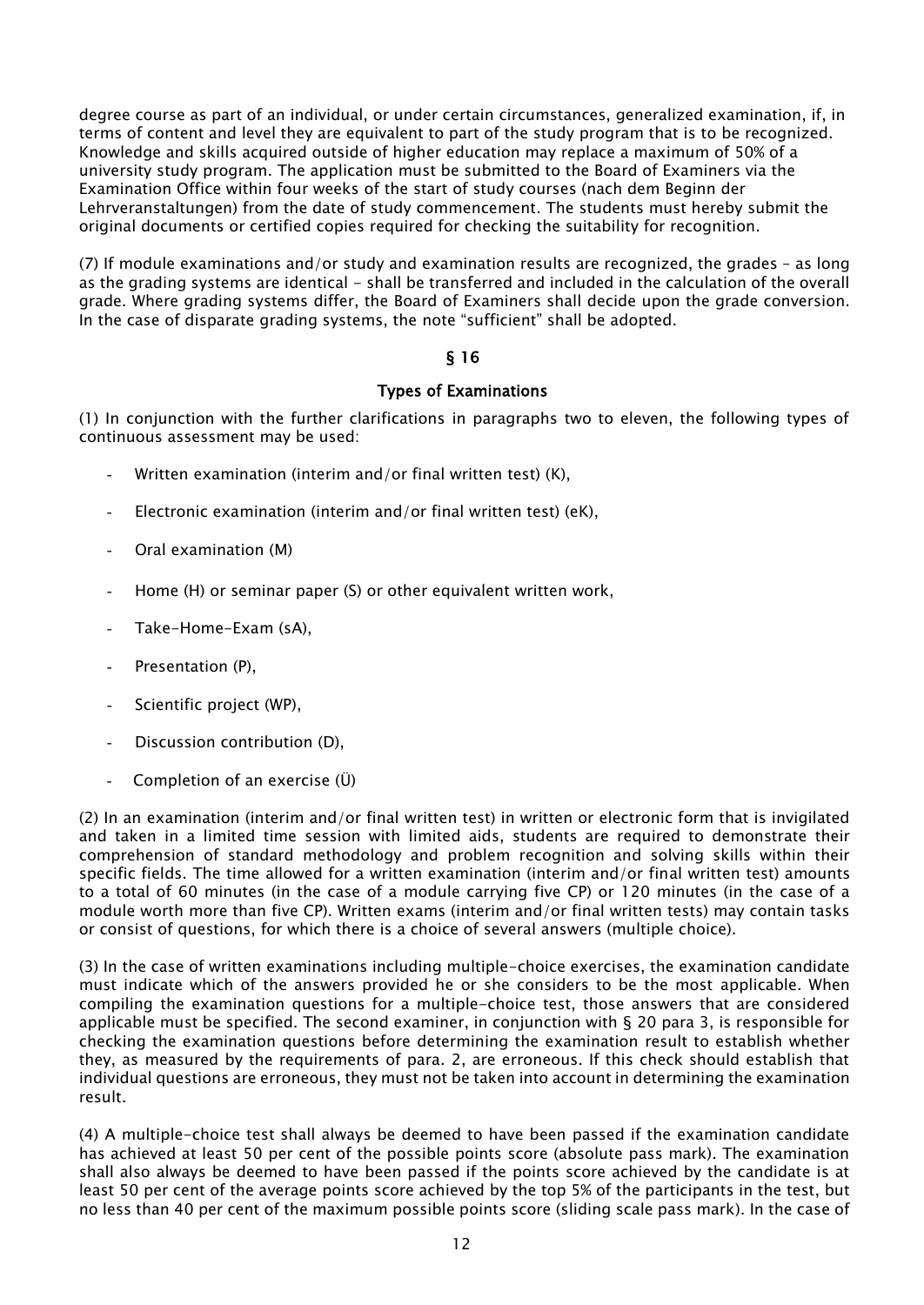repeated examinations, the sliding scale pass mark in line 2 must not be applied if the number of participants is 45 candidates or fewer. In this case the absolute pass mark pursuant to line 1 shall apply. This paragraph shall apply if the proportion of examination questions in the multiple-choice test exceeds 50 percent of the total achievable score.

(5) The student should demonstrate, by means of an oral examination, that he or she understands the contexts of the area being examined and is able to understand specific questions relating to the contexts. The oral examination it to be conducted by two examiners (collegial examination) and if necessary one expert assessor in the form of an individual or group examination, whereby up to 4 students may constitute a group. The assessor is to be consulted before a final grade is awarded. As a general rule, the duration of the examination for each student shall be fifteen minutes. The essential points of the examination and its evaluation must be recorded in writing. This record must be signed by the examiners and the assessors. The result of the module examination is to be made known to the student directly following the oral examination.

(6) An academic or seminar paper or other equivalent written work requires an experimental, empirical or theoretical approach to a task from the specialized area. Students are free to propose topics and task definitions for their papers. However, their proposals shall not give rise to a legal entitlement. Other written work (e.g. a research paper, coursework or project work) may be considered to be the equivalent of a seminar paper.

(7) A written report (e.g. working on a case study, spreadsheet analysis, essay, abstract or assignment) comprises of an independent written discussion of a subject-specific or interdisciplinary problem, including and evaluating relevant literature where appropriate.

(8) A presentation comprises of an independent and in-depth discussion of a problem from the work context of the course with the inclusion and evaluation of relevant literature, in addition to the presentation of the work and communication of the results in an oral presentation as well as in the subsequent discussion. Presentations must be provided in documentary form for assessment.

(9) By working on a joint academic project, students must demonstrate their ability to produce scientific work independently, as well as to work in a team. Individual contributions to a project must be clearly discernible.

(10) Through oral examinations in the form of a discussion contribution, the students should demonstrate that they are familiar with the context of the subject area and are able to understand specific questions relating to the context.

(11) An exercise consists of a sequence of tasks provided by the relevant lecturer which must be completed independently by a set deadline. The exercise may include reviewing the tasks and discussing any problems. Exercises may also include a written report or another kind of presentation of individual exercise work.

(12) Group projects are also a permissible form of examination. The contribution of each individual student must meet the examination requirements and be clearly discernible and assessable on the basis of sections, pages or other objective criteria.

(13) Modules are generally concluded with an examination. A combination of types of module examination as set out in paragraph 1 is permissible, if the intended aim of a reasonable examination burden is achieved, whilst maintaining the principle of competence-based assessment. The form and scope of continuous assessment for the individual modules can be found in the appendices containing the study and examination schedules and/or the module handbooks.

(14) The type and scope of the module examinations can be found in the study and examination schedule and/or the module handbook. The types of continuous assessment set out in these regulations or in the module handbook may be changed under the following conditions:

a) If a small number of candidates are registered or can be expected for an examination that is designated as a written examination, then upon application by the examiner, the Board of Examiners may agree to the examination being conducted orally instead.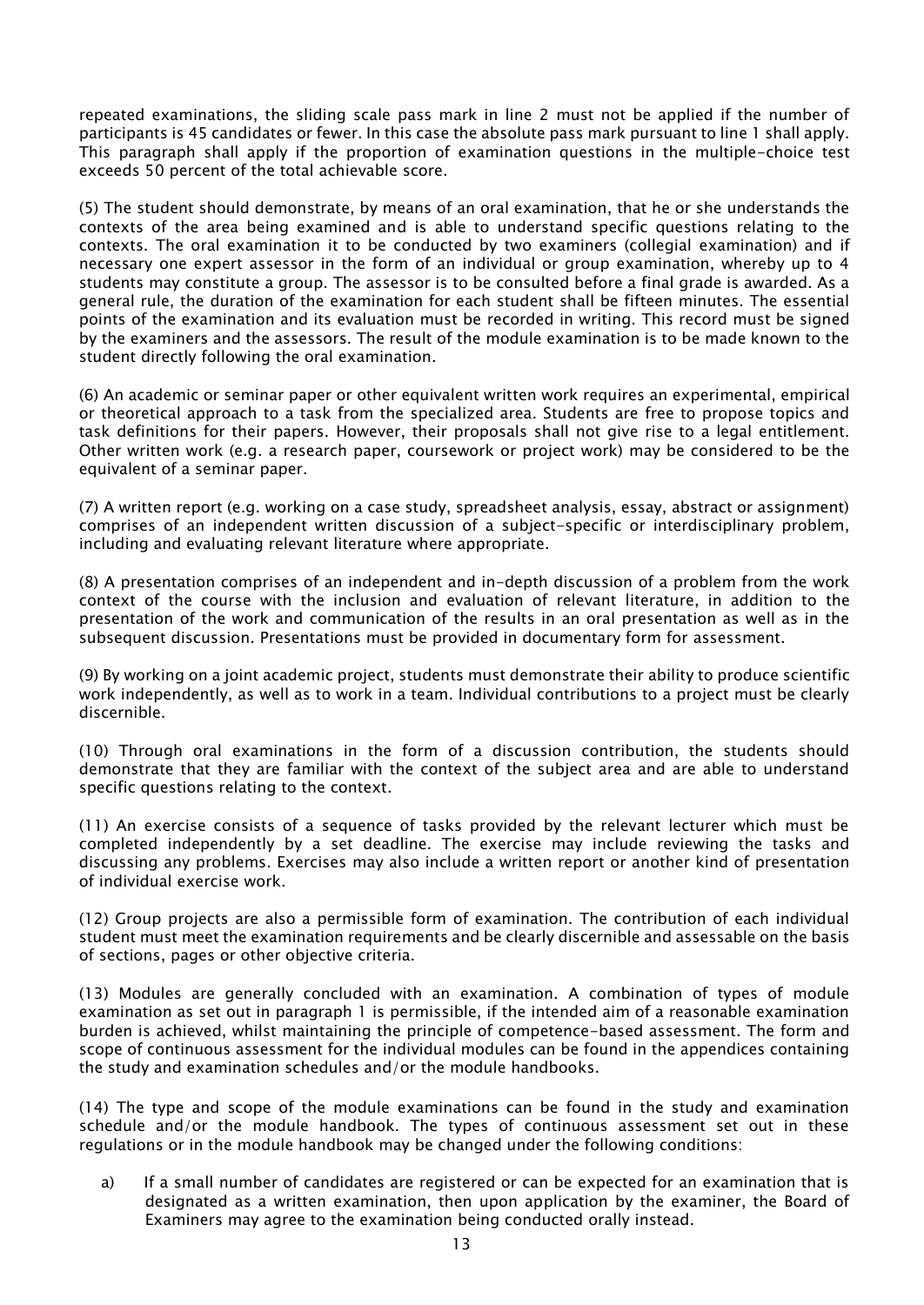b) If a large number of candidates are registered or can be expected for an examination that is planned as an oral examination, then upon application by the examiner, the Board of Examiners may agree to the examination being conducted in writing instead.

This approval shall only apply for one examination date. Students must be notified immediately of any change to the continuous assessments approved by the Board of Examiners.

(15) The examiner shall decide which examination aids may be used in a written examination. A list of the authorized aids must be supplied in good time before the start of the examination. Grades must be announced no later than the end of the semester during which the exam was taken.

#### § 17 Public Access to Oral Examinations

As long as they themselves are not registered to take the same module examination, students of these programs who have yet to successfully complete the respective examination may be admitted as observers to the oral examinations as per § 16 para 5. A corresponding application must be made to the Board of Examiners of the Faculty of Economics and Management. This, however, does not include the counseling and notification of the examination candidates with regard to their examination results. Pursuant to sentence 1, a student may apply to exclude observers from his or her examination.

#### § 18 Examination Administration System

(1) Students shall use existing online means of access in person to the electronic examination administration system. This system is used to electronically administer the examination data, registration and deregistration for module exams, and announcement of module grades; the Board of Examiners may enact more detailed regulations for the execution of the process.

(2) To the best of their ability, students are obligated to check the accuracy of the entries in the examination administration system at least once per semester; any transcription errors must be reported immediately.

(3) The examiners as defined in § 14 shall take part in electronically recording the examination results. The grading lists shall be retained by the Board of Examiners responsible for the module examination.

(4) The module examination results shall, where possible, be announced via the electronic examination administration system or by notice on the notice board. With this in mind, students are obligated to utilize the examination administration system. The assessment result shall be considered to have been announced by, at the latest, two weeks after the assessment has been entered in the electronic examination administration system or after being posted on the notice board, if the relevant students have not already been verifiably made aware of the result already. The students shall be notified in the customary manner that the examination results have been entered in the electronic examination administration system.

(5) If a student wishes to leave the university or change course, upon request, a written confirmation will be issued containing all partaken module examinations sat and their respective grades and an indication of whether the master's examination has not yet been completed, or if it has been irrevocably failed.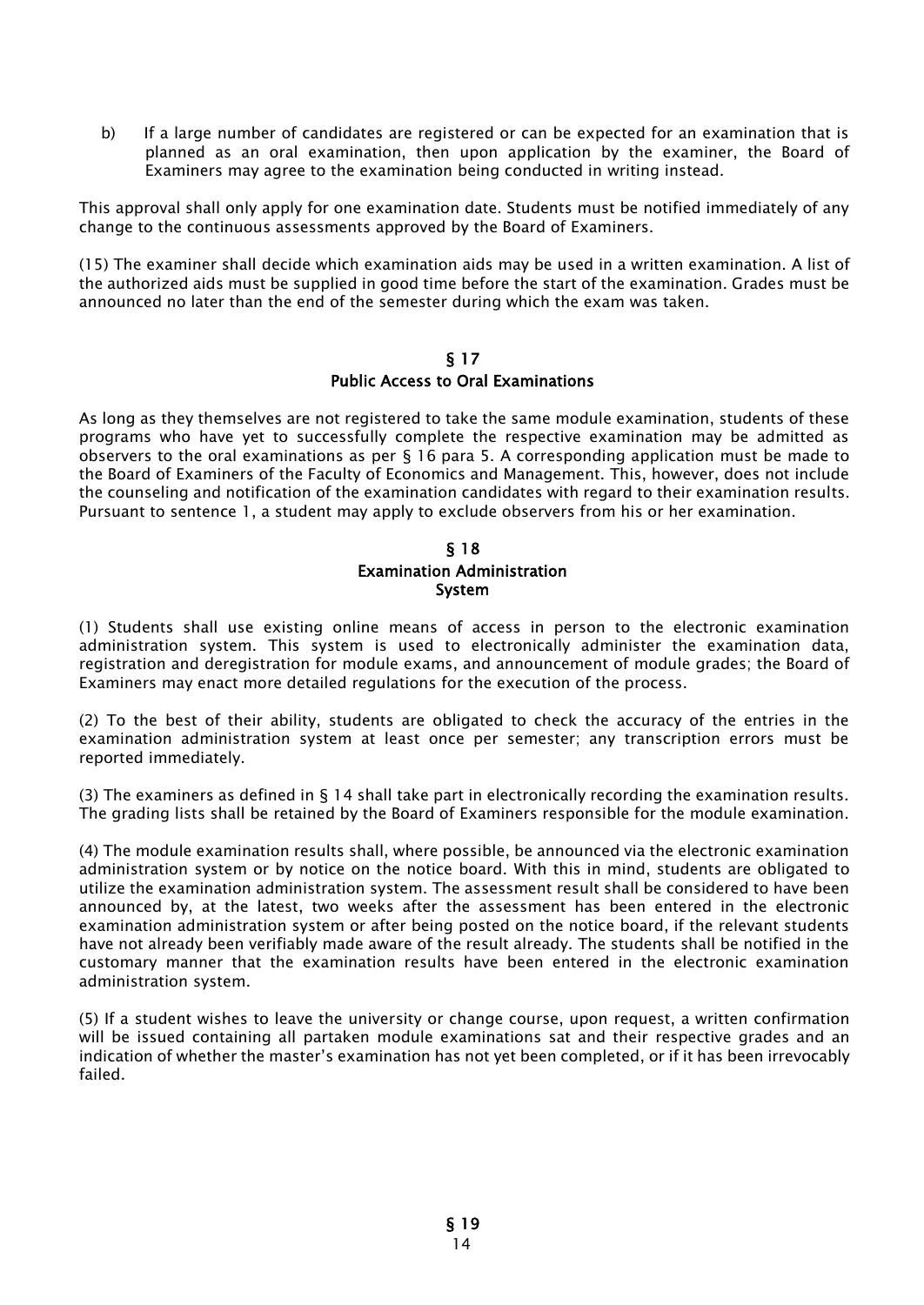#### Admittance to Examinations

(1) Anyone who is enrolled at Otto von Guericke University may be admitted to the module examinations. The completion of module examinations in the same semester in other institutes of higher education either at home or abroad is not significant.

(2) The module examinations are generally arranged by the end of the semester. The deadlines stipulated by the Chair of the Board of Examiners and announced by notice at the latest four weeks before the expiration of said deadlines for registration for the examinations are cut-off dates. The registration deadline is usually four weeks after the start of classes. Upon request of the examiner to the Board of Examiners regarding seminars, a different registration deadline may be stipulated. Students shall be made aware of this by notice and/or via the faculty home page and/or the website of the examination office, unless these study and examination regulations state specifically otherwise.

(3) Before the start of each module examination, the student must have registered for it with the Board of Examiners. For modules completed in the Faculty of Economics and Management, this registration shall take place either by means of electronic enrollment via the web portal of the university or by personally signing a registration form specifically for the examination. For module examinations that are completed in other faculties, a separate registration in the examination office of the faculty offering the examination must be undertaken. In accordance with § 16 para. 16, the registration and deregistration deadlines of the faculty offering the examination shall apply. The registration also applies for any repeat examinations in the ongoing semester. This also applies to module examinations that are taken during the study program in the selected course at another institution of higher education. For this, the signed Learning / Change to Learning Agreement constitutes the written examination registration in accordance with § 9 para. 3. A retrospective registration is not permitted. After achieving the necessary CP for the successful completion of the program, it will not be possible to register again for the same examination.

(4) Registration may be revoked in writing no later than four weeks before the start of the examination period by submission to the Board of Examiners, or electronically in the designated web portal. In the event of a withdrawal, a new application for admission to the examination must be submitted in accordance with paragraphs 1 and 2 for a later examination date. Students may not withdraw from an examination in the following cases:

- in the module description is clearly stated that a withdraw from an examination is not allowed/possible;
- two weeks after the registration for a seminar;
- two weeks after registration for a scientific project.

(5) Students who after completion of the second semester cannot successfully demonstrate having obtained at least 25 CP may be invited by the head of program to take part in a course guidance session in which the reasons for exceeding the expected time period are discussed and the future study progress is planned.

(6) The Board of Examiners is responsible for decisions regarding admissions. Admission may be refused if:

- 1. the requirements for admission are not met or
- 2. the documents are incomplete or
- 3. the examination has been irrevocably failed or is deemed to have been irrevocably failed.

#### 15 § 20 Calculation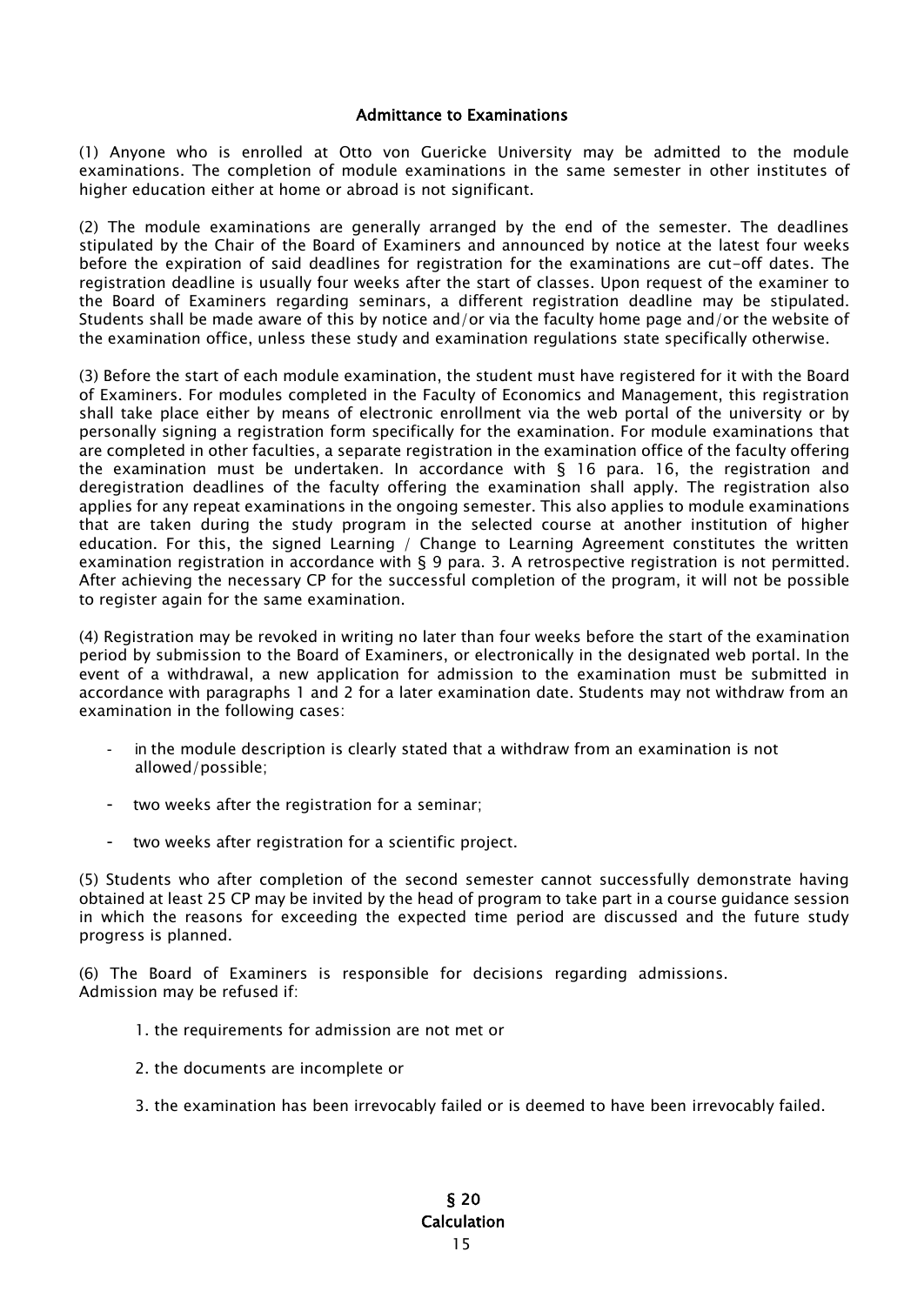#### of Module Grades

(1) A module examination must be taken for each module. The module examinations are to be assessed by the relevant examiners. The result of the module examination must be announced by the latest at the end of the semester in which the exam took place.

| Grade | Designation    | Definition                                                                                  |
|-------|----------------|---------------------------------------------------------------------------------------------|
|       | Very good      | An outstanding performance                                                                  |
|       | Good           | A performance which is significantly above average                                          |
|       | Satisfactory   | An average performance                                                                      |
|       | Sufficient     | A performance which, in spite of its shortcomings, is<br>considered to be sufficient        |
|       | Not-Sufficient | A performance which, because of substantial<br>shortcomings, does not meet the requirements |

(2) The following grades are to be used for the assessment of module examinations:

For the sake of greater differentiation, individual grades may be rounded up or down by 0.3; this does not apply to the following grades: 0.7, 4.3, 4.7 and 5.3. The grade of the module examination must be communicated to the Examination Office immediately.

(3) A module examination is considered to have been passed if a minimum grade of "sufficient" is awarded. If the assessments of the examiners according to section 1 differ, the arithmetic mean of the grades awarded by the examiners is calculated; in this case, the module examination is considered passed if the arithmetic mean is 4.3 or less. The grade of the module examination according to para. 2 is the grade which comes closest to the arithmetic mean of the two individual assessments; in cases of doubt, the better of the two grades shall be awarded.

## § 21

#### Retake of Module Examinations

(1) Examinations in the compulsory modules that are failed or deemed to have been failed may be repeated twice. § 20 applies accordingly for the assessment grading. Examinations that have been passed may not be repeated.

(2) Notwithstanding paragraph 1, for all compulsory electives and module examinations from the field of "Academic Methods", failed examinations are not counted. Therefore it is not necessary to repeat failed compulsory elective modules.

#### § 22 Additional Modules

(1) Students may undertake additional module examinations in addition to the modules offered in their respective program.

(2) The result of the additional modules will, if the examination was registered for in advance, be included in the certificate and/or grade confirmation. The results of additional modules will not be taken into consideration when calculating grade point averages and when determining the overall grade.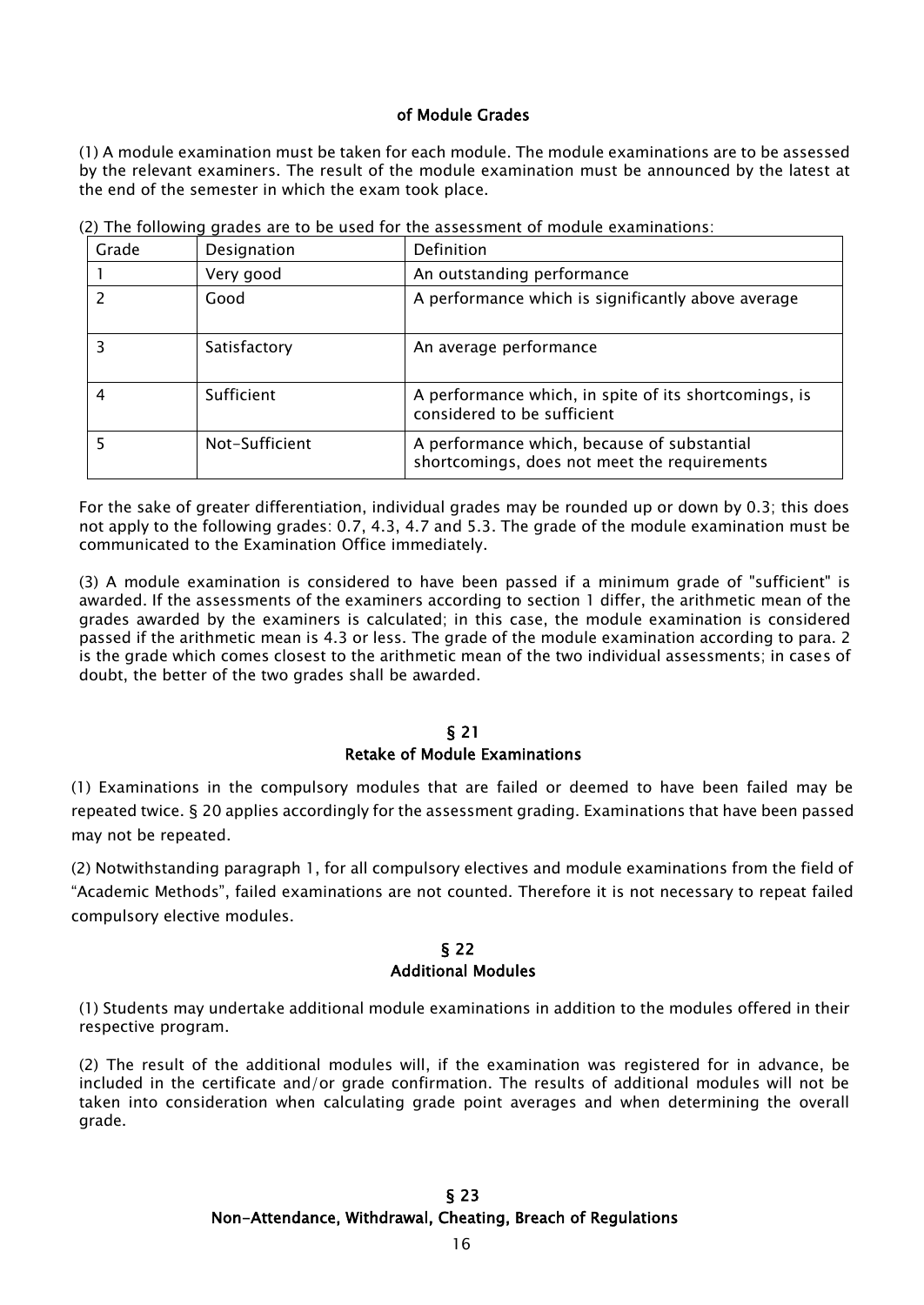(1) If, after registering for a module examination for which the time and location has been set, the candidate fails to attend without a good reason, or if he or she withdraws from the module examination after it has commenced without good reason, then he or she shall be awarded a grade of "insufficient" (5.0) for the module examination concerned. The same applies for an assessment which is not submitted by the prescribed submission deadline or a module examination is not completed by the set date.

(2) Students wishing to withdraw from a module examination after the end of the withdrawal period in accordance with § 19 para. 4 must apply in writing to the Board of Examiners. The reason for missing or withdrawing from the examination must be provided in writing without delay to the Board of Examiners and must be substantiated. In the case of impairments caused by ill health, the withdrawal from the examination must be substantiated by a doctor's note. In cases of doubt, the doctor may be appointed by the chair of the Board of Examiners. If the Board of Examiners recognizes the reason given, then the candidate will be notified either in writing or electronically.

(3) Should the candidate attempt to influence the result of an examination by deception, then the module examination result concerned shall be recorded as "insufficient" (5.0). Making use of unauthorized aids after the start of an examination shall always be deemed to be an attempt of deception within the meaning of line 1. In particularly serious cases, the Board of Examiners may revoke the right to repeat the module examination.

(4) If a candidate disrupts the proper process of an assessment / module examination, then he or she may be excluded by the examiner or invigilator from continuing with the assessment / module examination. If this is the case, the module examination shall be deemed to have been graded as "insufficient" (5.0).

(5) Adverse decisions in accordance with paragraphs 1 to 4 must be communicated in writing without delay to the candidate and must be justified.

#### § 24 Protective Provisions, Compensation for Disadvantages

(1) Where a student provides credible evidence (medical certificate) that, due to a prolonged or permanent illness, he or she is completely or partially unable to fulfill the module examination requirements in the prescribed form, the Board of Examiners must provide the student with the possibility of taking equivalent module examinations in a different form.

(2) Disabled students may be granted additional materials or aids to compensate for disadvantages, provided that this is necessary to establish equality of opportunity. To this end, the duration of the assessment may be extended to a reasonable degree, or approval may be given for the examination to be taken in a different form. A disabled student is defined as someone who, due to a protracted or permanent physical impediment, is not in a position to complete the examination in the prescribed form, either in part or in full. The impediment must be substantiated. The university may require substantiation in the form of a medical certificate or submission of a certificate of disability. Compensation for disadvantages must be applied for in writing to the Board of Examiners. The application should be made no later than when registering for the module examination.

(3) In applying these study and examination regulations, the protective provisions pursuant to the Maternity Protection Act and in accordance with the time limits set out by the Federal Child-Raising Allowance Act regarding parental leave are to be strictly adhered to and their utilization facilitated, especially with regard to the calculation of time limits. During a leave of absence granted in order to care for a close relative, students are free to continue with their studies and examinations. Upon written application to the Board of Examiners, students may repeat a failed examination during their leave of absence.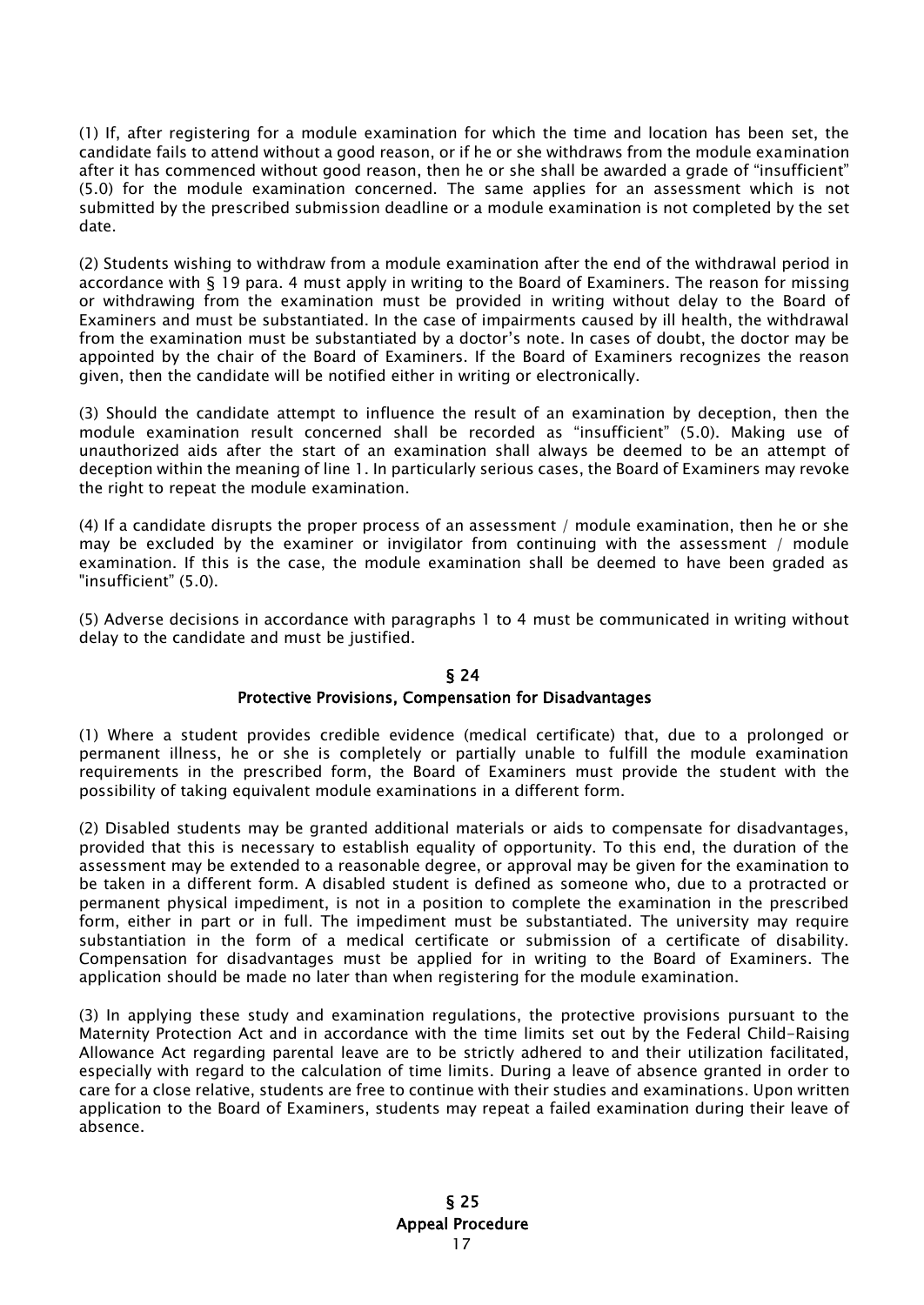Students may file an objection against adverse administrative acts regarding examination matters in writing or verbally for transcription, with the Board of Examiners in accordance with the Administrative Procedure Act (Verwaltungsverfahrensgesetz, VwVfG). Objections are to be provided in written form. If the Board of Examiners does not wish to remedy the objection, the student must be provided with an official decision complete with instructions on how to appeal.

#### IV. Master's Degree

#### § 26 Registration for the Modul "Master's Thesis"

(1) The "master's thesis" module is mandatory in the study program named in  $\S$  1. As part of a final seminar, a "written work" is to be produced in English.

(2) As part of the "Master's thesis" module students must show that they are capable, within a given time frame, of working independently, using scientific methods, on a particular issue from the subject area. The topic and task definition of the written work must correspond to the purpose of the examination and the required workload. The type of task and the project definition must be specified when the topic is assigned. Within the context of the final seminar, the candidate must demonstrate that he or she is able to adequately present and explain the problems and solutions on which he or she has been working.

(3) Only applicants who

- are enrolled at Otto von Guericke University on the study program stated in  $\S$  1,
- have successfully acquired at least 75 CP including all compulsory modules,
- have successfully acquired at least 5 CP in the field of "Academic Methods" and
- have successfully completed the seminar amounting to 10 CP
- ….. will be admitted to the "master's thesis" module.

(4) For the permission to write a master's thesis must be applied for in writing to the Board of Examiners. The seminar facilitators may set up justified admission requirements for the respective final seminar.

#### § 27

#### Issuing of the Topic, Submission, Assessment of the "Master's Thesis"

(1) The topic shall be set by the lead examiner in consultation with the student to be examined. Students should be given the opportunity to make proposals for the thesis topic and task definition. However, their proposals shall not give rise to a legal entitlement. Following receipt of an application, the Board of Examiners shall guarantee that the student receives a topic in good time. During the preparation of a thesis, each student shall be supervised by their lead examiner.

(2) For the setting of topics, the Board of Examiners shall appoint persons from the ranks of professors, junior professors, university and private lecturers and research associates who hold a doctorate and who are active within the Faculty. Over and above this, with their agreement, other habilitated members of the faculty may also be appointed as examiners. The Board of Examiners may limit the number of theses to be supervised by one person with the objective of achieving an even distribution among the persons setting topics (supervisors).

(3) The topic of the written thesis shall be issued by the Board of Examiners once the student has been granted permission to write their thesis and the student shall be notified of the submission deadline for their work. The date of issuing of the topic must be put on record. The topic may be returned only once, and only within four weeks of being issued. Afterwards, students must reapply for admission to the "master's thesis" module.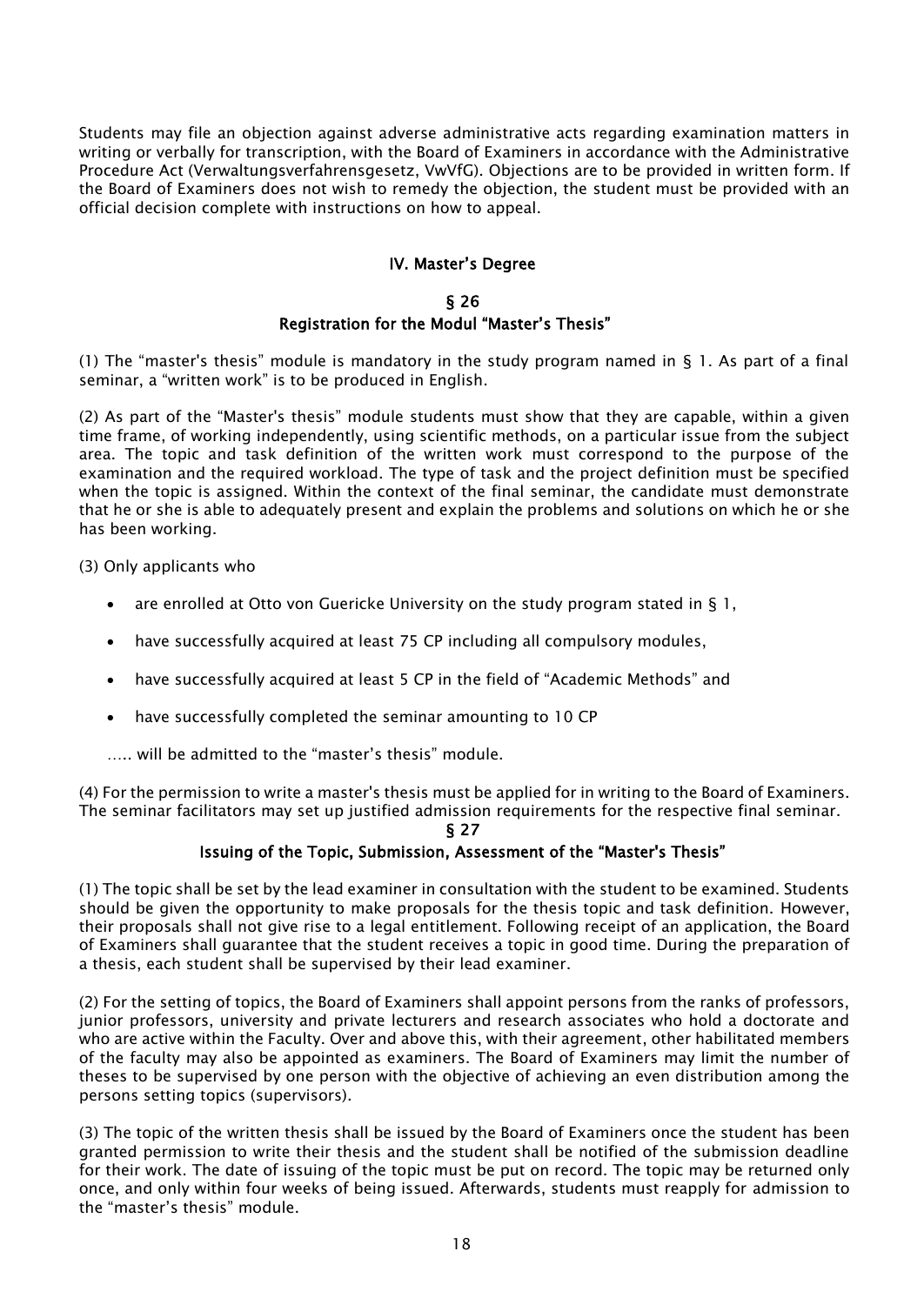(4) The time between the issuing of the topic and the submission of the master's thesis, including a four-week reading period, is 22 weeks. It may be extended by the Board of Examiners with the consent of the topic setter by a maximum of four weeks.

(5) A list of the resources used must be appended to the thesis. When submitting their thesis, students must assert in writing that they have completed the work independently and without the use of any other aids or resources than those indicated, and all passages that have been quoted verbatim or paraphrased from published or unpublished papers have been identified as such. Over and above this, a declaration must be given, and appended to the final thesis, that neither the thesis, nor excerpts from it, have already been used for another examination. Plagiarism is an attempt at deception in accordance with § 23 and any work containing it shall be graded as "insufficient".

(6) The written paper must be firmly bound, i.e. sealed or glued (no ring or spiral staples), in duplicate and submitted to the Examination Office by the deadline. Both copies shall be accompanied by a digital version on a data storage device securely attached to the work. If the thesis is not submitted in a timely manner or in the form required, then it shall be graded as "insufficient" (5.0). § 23 applies accordingly.

(7) The examiners must appraise and grade the thesis within two months of the date of submission.

(8) 30 CP are awarded for the successful completion of "master's thesis" module.

(9) The module examination as per para. 8 is comprised of two assessments, which must be completed in the context of a final seminar: the "written work or thesis" contributes 80% of the of the grade for the module examination, whilst the corresponding "presentation" accounts for 20%.

(10) Notwithstanding § 20 para. 2, the grade for the "master's thesis" module is calculated as a weighted, arithmetic average of the grades for both assessments as outlined in para. 9. When arriving at a grade for the "master's thesis" module, only the first decimal place will be taken into account; all other decimal places will be disregarded without rounding. The grades are as follows:

| For a grade average of | <b>Designation</b>         |
|------------------------|----------------------------|
| $1,0$ to $1.5$         | Very annd<br>$= A$         |
| 1.6 up to 2.5          | $= R$<br>Good              |
| 2.6 up to 3.5          | Satisfactory = $C$         |
| 3.6 up to 4.0          | <b>Sufficient</b><br>$= D$ |
| From 4,1               | Not Sufficient $=$ F       |

(11) The "master's thesis" module shall be deemed to have been passed if both assessments pursuant to para. 9 have each been graded as at least "sufficient".

#### § 28 Repetition of the Master's Thesis Module

(1) The "master's thesis" module may be repeated once if it has or is deemed to have been graded as "insufficient". As a result, both assessments must be completed again, pursuant to § 27 para. 9.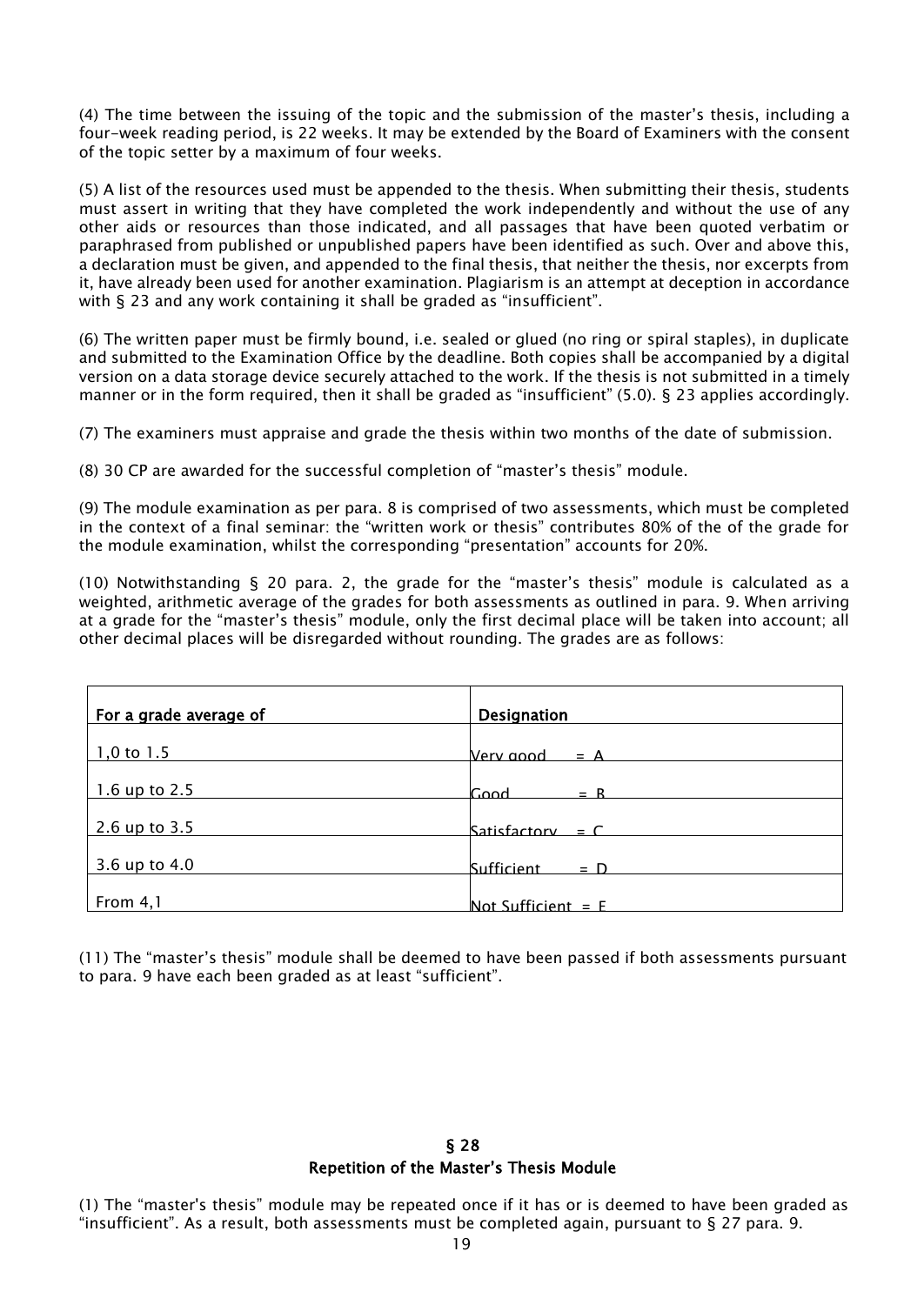(2) The "master's thesis" module must be repeated within the framework of a final seminar during the following semester.

(3) Once the "master's thesis" module has been passed, it cannot be retaken.

#### § 29 Overall Master's Degree Grading (GPA)

(1) The master's degree shall be deemed to have been passed when all examinations during the program assessing the compulsory and the compulsory elective modules amounting to 90 CP in accordance with appendices 1 have been successfully completed and the "master's thesis" module amounting to 30 CP has been graded as at least "sufficient".

(2) The overall grade of the master's degree is the arithmetic average of the grades for all module examinations passed and the "master's thesis" module weighted according to the credit points. When arriving at a final grade, only the first decimal place will be taken into account; all other decimal places will be disregarded without rounding.

(3) If the average of the final grade is better than 1.3, then the classification "with distinction" shall be awarded.

(4) The master's degree is irrevocably failed if the second retake of a module examination, the third module examination in a seminar or the third module examination in a scientific project or the repetition of the "master's thesis" module has been graded "not-sufficient" or is deemed to have been graded "not-sufficient".

#### § 30 Certificates and Confirmations

(1) A certificate in English and a transcript in German will be issued for a successfully completed master's degree. The certificate will contain the final grade, the subject and the grade awarded for the master's thesis. The certificate shall bear the date on which the last assessment was carried out or the last module examination was completed. It must be signed by the chair of the Board of Examiners and the Dean of the Faculty and garnished with the Otto von Guericke University stamp.

(2) An appendix to the certificate in English stamped with the university stamp together with a transcript in German will list all of the modules completed including the CP and grades awarded for them.

(3) Together with the certificate, students shall receive a Diploma Supplement in the German and English languages.

#### § 31 Records

(1) Together with the certificate, students shall receive a transcript of records in English and a copy in German with the date of the certificate. This certifies the awarding of the title of "Master of Science".

(2) This record shall be signed by the Dean of the Faculty at Otto von Guericke University and stamped with the stamp of the Faculty of Economics and Management at Otto von Guericke University.

#### V. Final Provisions

#### § 32 Right to View the Examination Files

(1) Within a particular period specified by the Board of Examiners, after completion of each module examination and at the beginning of the following semester, students may view their written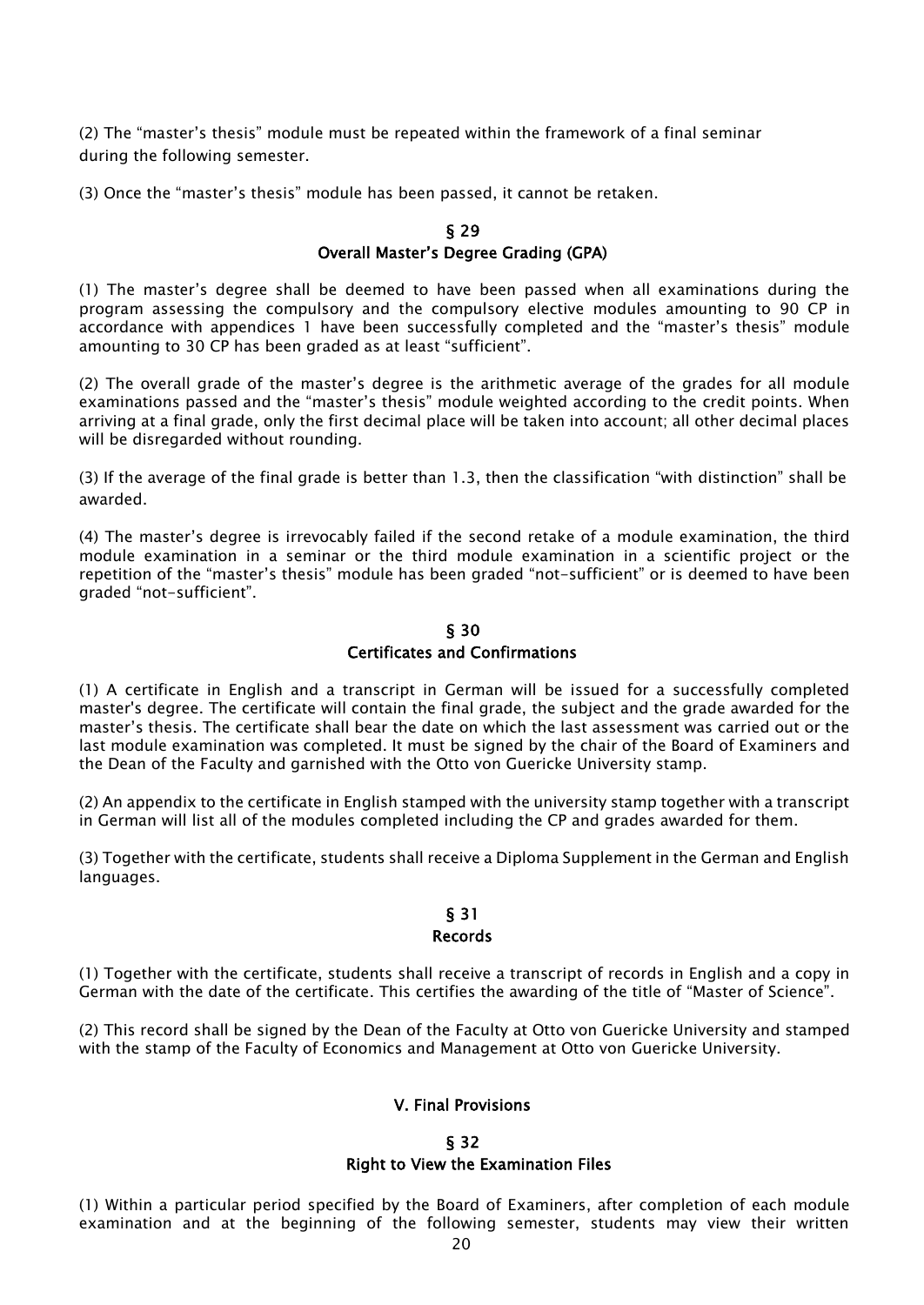examination scripts, the examiners' assessments and the examination records. Outside of this period, access may only be granted upon written application to the Board of Examiners; the application must be justified and substantiated.

(2) After issuing of the certificate, written applications to the Board of Examiners to view an examination file must be made within a cut-off period of one year. The chairperson of the Board of Examiners will determine the time and place for reviewing the documents.

#### § 33

#### Invalidity of Examination Results

(1) If a student has cheated in an examination or influenced his or her result through the use of unauthorized aids, and this becomes known after the degree has been awarded, the Board of Examiners is authorized to declare an examination to have been failed either partially or in its entirety.

(2) If the conditions for admission to the module examination were not met but without any intentional deception, and this only becomes known after the degree has been awarded, the deficiency shall be deemed to have been righted if the examination was passed. If a student has deliberately used unfair means to gain admission, the Board of Examiners, taking into consideration relevant legal regulations, will decide as to the revocation of any unlawful administrative acts.

(3) Prior to such a decision, the student concerned is to be given the opportunity to make a statement on the matter to the Board of Examiners.

(4) The incorrect certificate must be recovered and replaced by a correct certificate or confirmation in accordance with § 18 paragraph 5. No decision may be made pursuant to paragraphs 1 and 2 after a period of five years has elapsed. In the event that the examination certificate is revoked without replacement, the holder must be stripped of his/her academic degree and the record recovered.

#### § 34

#### Validity and Effective Date of Regulations

#### Articel I

(1) The provisions of these study and examination regulations apply to all students who enroll for the first time on the master's program as named in  $\S$  1 of these regulations at Otto von Guericke University Magdeburg from the 2019/2020 winter semester.

#### Article II

(2)These study and examination regulations shall enter into force on the day after they are published in the official announcements of Otto von Guericke University.

Issued by virtue of the resolution of the Faculty Council of the Faculty of Economics and Management dated 04.03.2020 and the resolution of the Senate of Otto von Guericke University Magdeburg dated 29.04.2020.

Magdeburg, 29.04.2020

Prof. Dr.-Ing. Jens Strackeljan President of Otto von Guericke University Magdeburg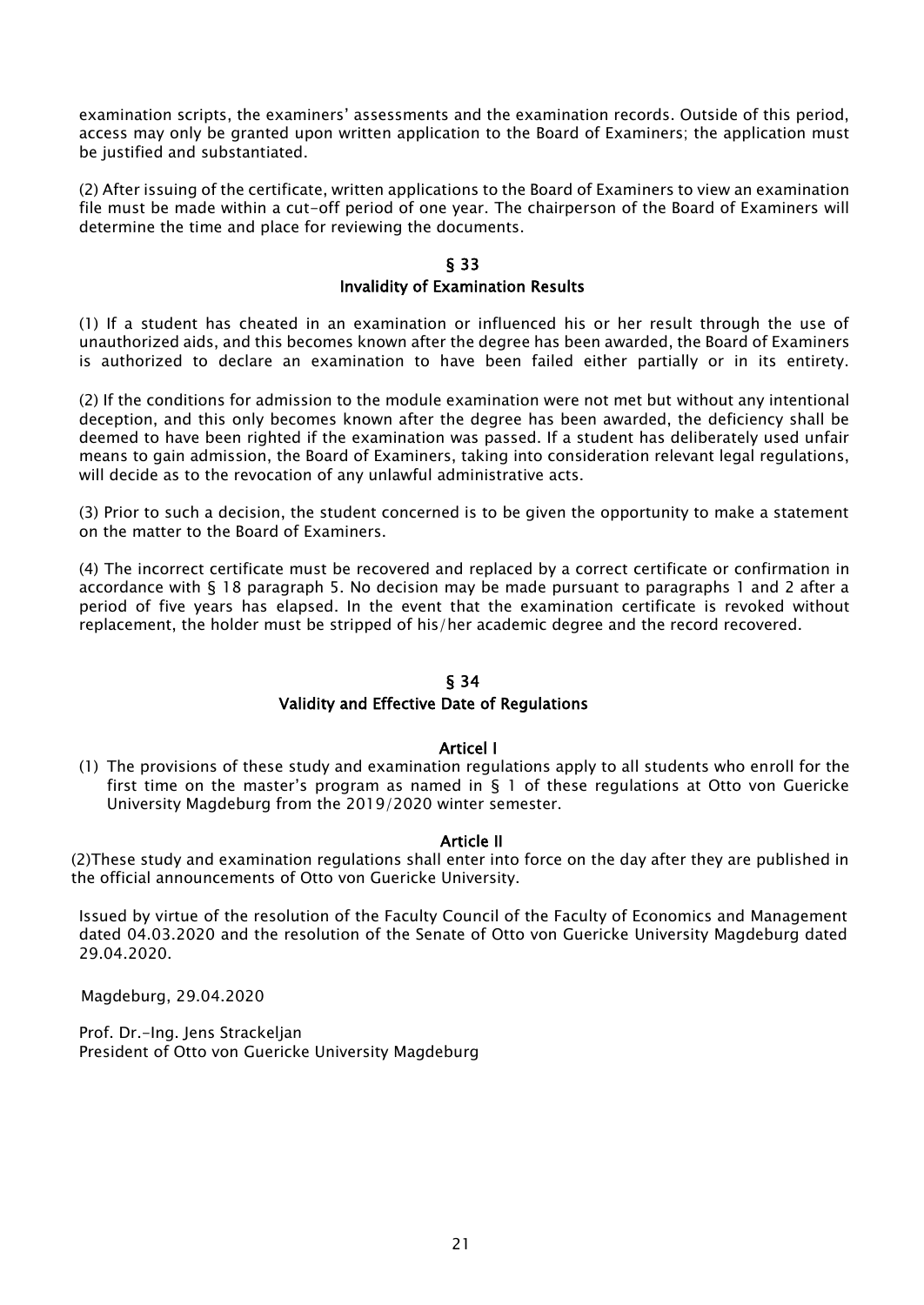|  |  |  | Appendix 1: Study and Examination Schedule: MSc in Financial Economics |  |  |  |
|--|--|--|------------------------------------------------------------------------|--|--|--|
|--|--|--|------------------------------------------------------------------------|--|--|--|

|                |                                                      | Semester 2 (SS)<br>Semester 1 (WS) |            |    |            |            | Semester 3 (WS) |            | Semester 4 (SS) |           |                |           |    |
|----------------|------------------------------------------------------|------------------------------------|------------|----|------------|------------|-----------------|------------|-----------------|-----------|----------------|-----------|----|
| No.            | Module / Modules                                     | <b>SHW</b>                         | <b>AE</b>  | CP | <b>SHW</b> | <b>AE</b>  | CP              | <b>SHW</b> | <b>AE</b>       | <b>CP</b> | <b>SHW</b>     | <b>AE</b> | CP |
| $\mathbf{1}$ . | <b>Compulsory Modules</b>                            |                                    |            |    |            |            |                 |            |                 |           |                |           |    |
| 1.1            | <b>Stochastic Processes</b>                          | $2L+2T$                            | W60        | 5  |            |            |                 |            |                 |           |                |           |    |
| 1.2            | Econometrics                                         | $2L+1T$                            | W60        | 5  |            |            |                 |            |                 |           |                |           |    |
| 1.3            | Microeconomics Analysis                              | $2L+2T$                            | W60        | 5  |            |            |                 |            |                 |           |                |           |    |
| 1.4            | <b>Macroeconomics Analysis</b>                       | $2L+2T$                            | <b>W60</b> | 5  |            |            |                 |            |                 |           |                |           |    |
| 1.5            | <b>Foundation for Finance</b>                        | $2L+2T$                            | W60        | 5  |            |            |                 |            |                 |           |                |           |    |
| 1.6.           | <b>Company Valuation</b>                             |                                    |            |    | $2L+2T$    | <b>W60</b> | 5               |            |                 |           |                |           |    |
| 1.7.           | <b>Behavioral Finance</b>                            |                                    |            |    | $2L+1T$    | W60        | 5               |            |                 |           |                |           |    |
| 1.8.           | <b>Financial Engineering</b>                         |                                    |            |    | $2L+2T$    | W60        | 5               |            |                 |           |                |           |    |
| 1.9.           | <b>Financial Institutions</b>                        |                                    |            |    | $2L+2T$    | W60        | 5               |            |                 |           |                |           |    |
| 2.             | Compulsory Elective Module in "Academic Methods"     |                                    |            |    |            |            |                 |            |                 |           |                |           |    |
| 2.1.           | Module I                                             | $\star$                            | $\star$    | 5  |            |            |                 |            |                 |           |                |           |    |
| 3.             | <b>Compulsory Elective Modules in Specialization</b> |                                    |            |    |            |            |                 |            |                 |           |                |           |    |
| 3.1            | Module I                                             |                                    |            |    |            |            |                 | $\star$    | $\star$         | 5         |                |           |    |
| 3.2            | Module II                                            |                                    |            |    |            |            |                 | $\star$    | $\star$         | 5         |                |           |    |
| 3.3            | Module III                                           |                                    |            |    |            |            |                 | $\star$    | $\star$         | 5         |                |           |    |
| 3.4            | Seminar                                              |                                    |            |    | $2S+*$     | $P, H + *$ | 10              |            |                 |           |                |           |    |
| 3.5            | Scientific Project                                   |                                    |            |    |            |            |                 | $25+*$     | $\star$         | 15        |                |           |    |
| 4.             | <b>Master's Thesis</b>                               |                                    |            |    |            |            |                 |            |                 |           |                |           | 30 |
| 4.1            | <b>Final Seminar</b>                                 |                                    |            |    |            |            |                 |            |                 |           | 2S             | P         |    |
| 4.2            | Master's Thesis                                      |                                    |            |    |            |            |                 |            |                 |           |                | H         |    |
|                | <b>Total</b>                                         | ~23                                |            | 30 | ~19        |            | 30 <sup>1</sup> | $~16$      |                 | 30        | $\overline{2}$ |           | 30 |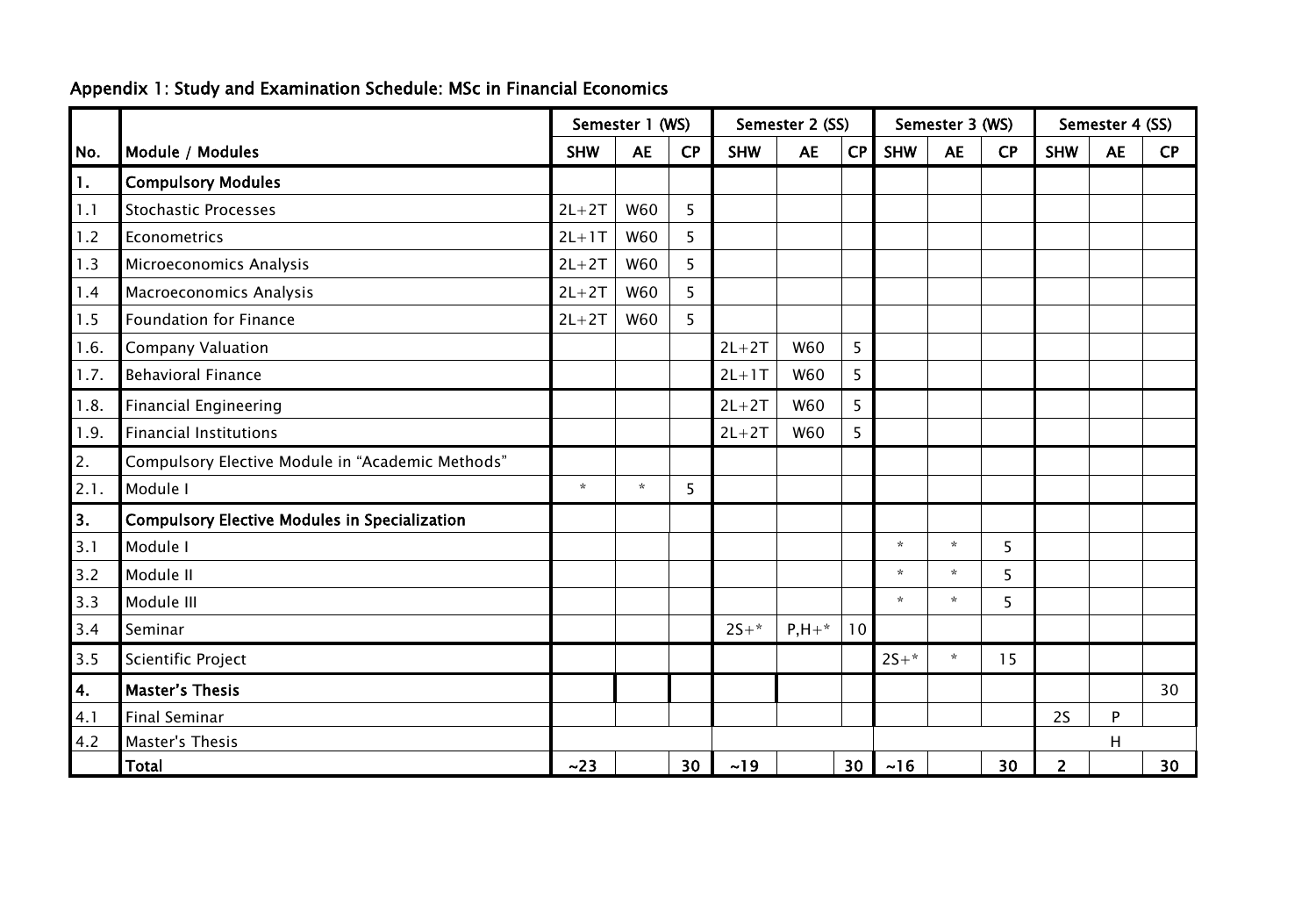## Study and Examination Schedule Key

For the scope and types of class as well as the form and scope of the examinations during the program, see module descriptions for the available modules.

| <b>CP</b> | $=$ | <b>Credit Points</b>                      |            | $=$               | Seminar                 |
|-----------|-----|-------------------------------------------|------------|-------------------|-------------------------|
| APa       | $=$ | Academic Paper                            | SS         | $=$               | Summer semester         |
| W60       | $=$ | Written examination lasting 60<br>minutes | <b>SHW</b> | $\alpha = \alpha$ | Semester hours per week |
| $\Omega$  | $=$ | Oral examination                          |            | $=$               | Tutorial                |
| P         | $=$ | Presentation                              |            | $=$               | Lecture                 |
| AE        | $=$ | Type of examination                       | WS         | $=$               | Winter semester         |